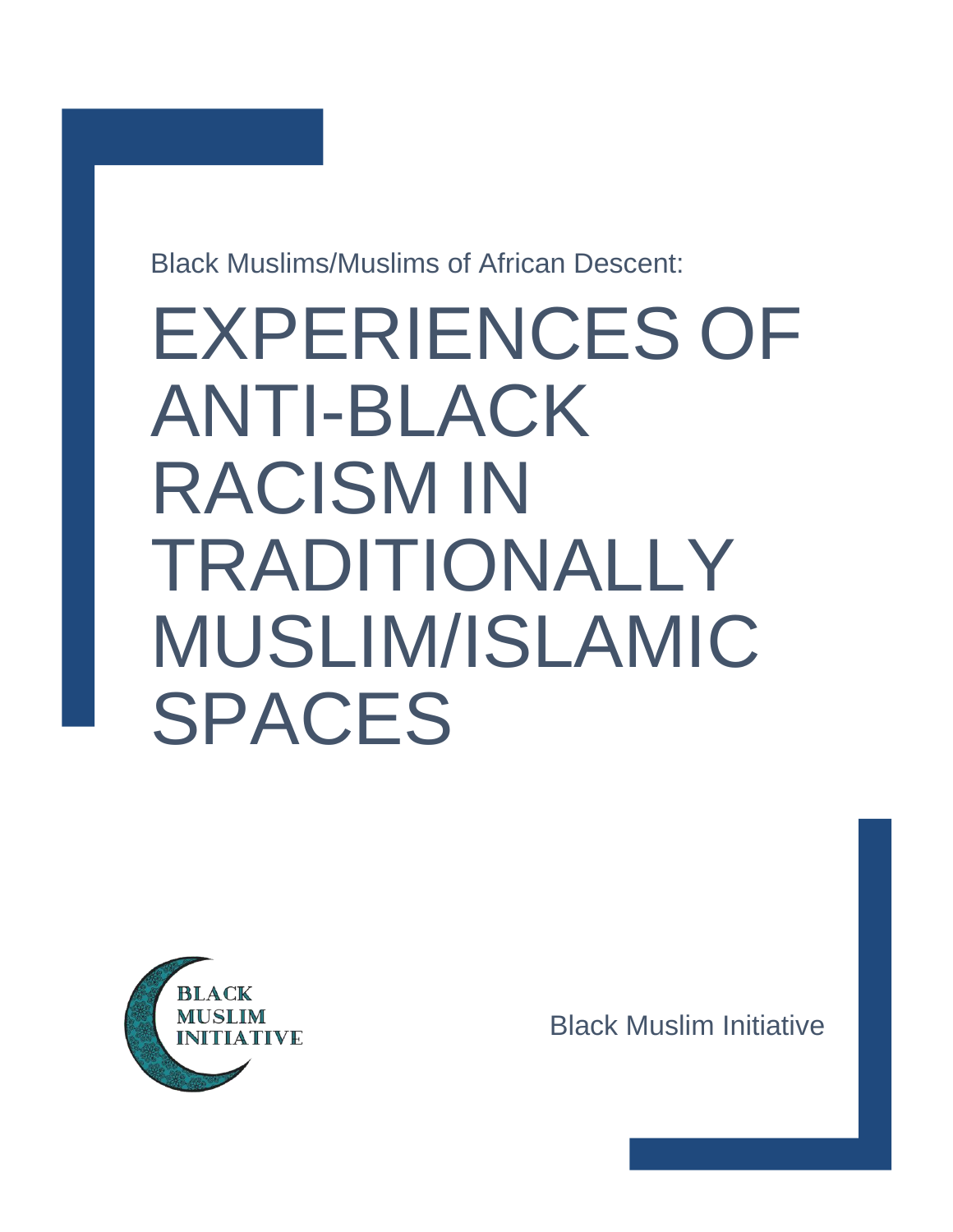# **Table of Contents**

| <b>Foreword</b>                                                     | 3  |
|---------------------------------------------------------------------|----|
| <b>Acknowledgement</b>                                              | 4  |
| <b>Introduction</b>                                                 | 5  |
| <b>Methods</b>                                                      | 7  |
| <b>Results</b>                                                      | 8  |
| <b>Black Muslims in Ontario: Demographic Distribution</b>           | 8  |
| <b>Experiences of Anti-Black Racism within the Muslim Community</b> | 8  |
| <b>Experiences of Anti-Black Racism within Islamic Schools</b>      | 9  |
| <b>Experiences of Anti-Black Racism within Masjids/Mosques</b>      | 11 |
| <b>Experiences of Anti-Black Racism within Muslim Businesses</b>    | 11 |
| <b>Experiences of Anti-Black Racism within Muslim Organizations</b> | 12 |
| <b>Discussion</b>                                                   | 14 |
| Key Recommendations to Address Anti-Black Racism within the Muslim  |    |
| <b>Community</b>                                                    | 16 |
| <b>Next Steps</b>                                                   | 19 |
| <b>Appendix</b>                                                     | 20 |
| <b>References</b>                                                   | 36 |

and the control of the control of the control of the control of the control of the control of the control of the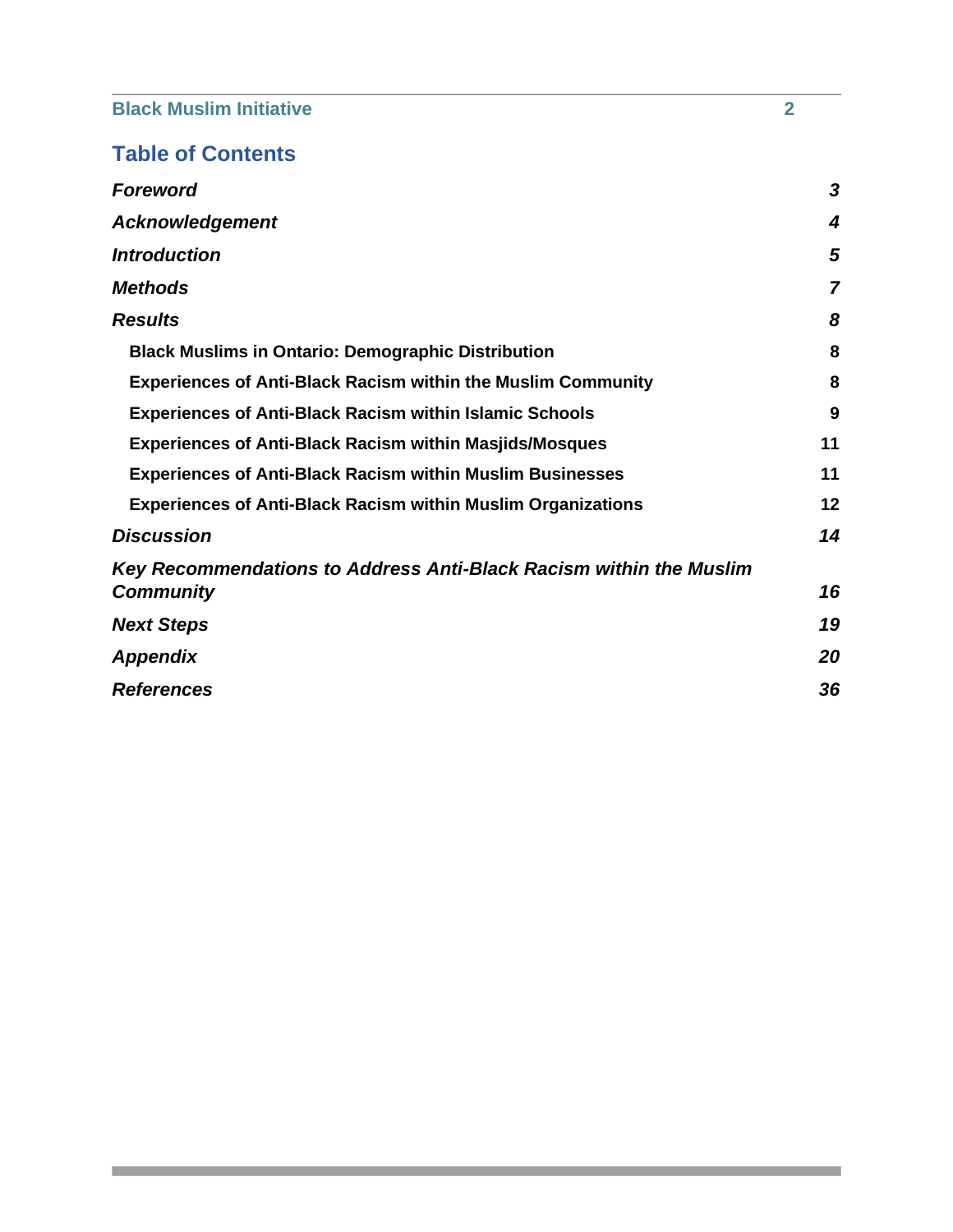# <span id="page-2-0"></span>**Foreword**

<span id="page-2-1"></span>The Black Muslim Initiative (BMI) is a non-profit organization based in Toronto, Canada, that works to address issues at the intersection of anti-Black racism and Islamophobia. As an organization, we acknowledge that we are first and foremost situated on traditional territories of many First Nations peoples including the Mississaugas of the Credit, the Anishnabeg, the Chippewa, the Haudenosaunee, the Wendat, and many diverse First Nations, Inuit and Metis people. We also acknowledge that we are members of a diverse community that benefits from the historical and continued legacies of many Black peoples, Muslim and otherwise, whose ancestors struggled and endured the horrors of the European Atlantic Slave Trade, and whose suffering and sacrifices have facilitated the opportunities we have to exist and live freely in this land.

Launched in March 2018 by volunteers within the Black Muslim community, BMI has been primarily focused on developing responses and solutions in the areas of education, advocacy and resource development on behalf of individuals and families that form the growing demographic of Black Muslims in Canada. As a subset of the broader Muslim and Black communities in Canada – a minority within a minority - the challenges and concerns faced by this demographic are undoubtedly unique and varied and require ongoing attention and analysis. The report below serves as a humble effort to better understand the lived experiences of Black Muslims as they engage with members of the broader non-Black *Muslim* community and to develop data that can inform efforts to embed anti-racist practices and behaviors in our Muslim-focused institutions and bodies.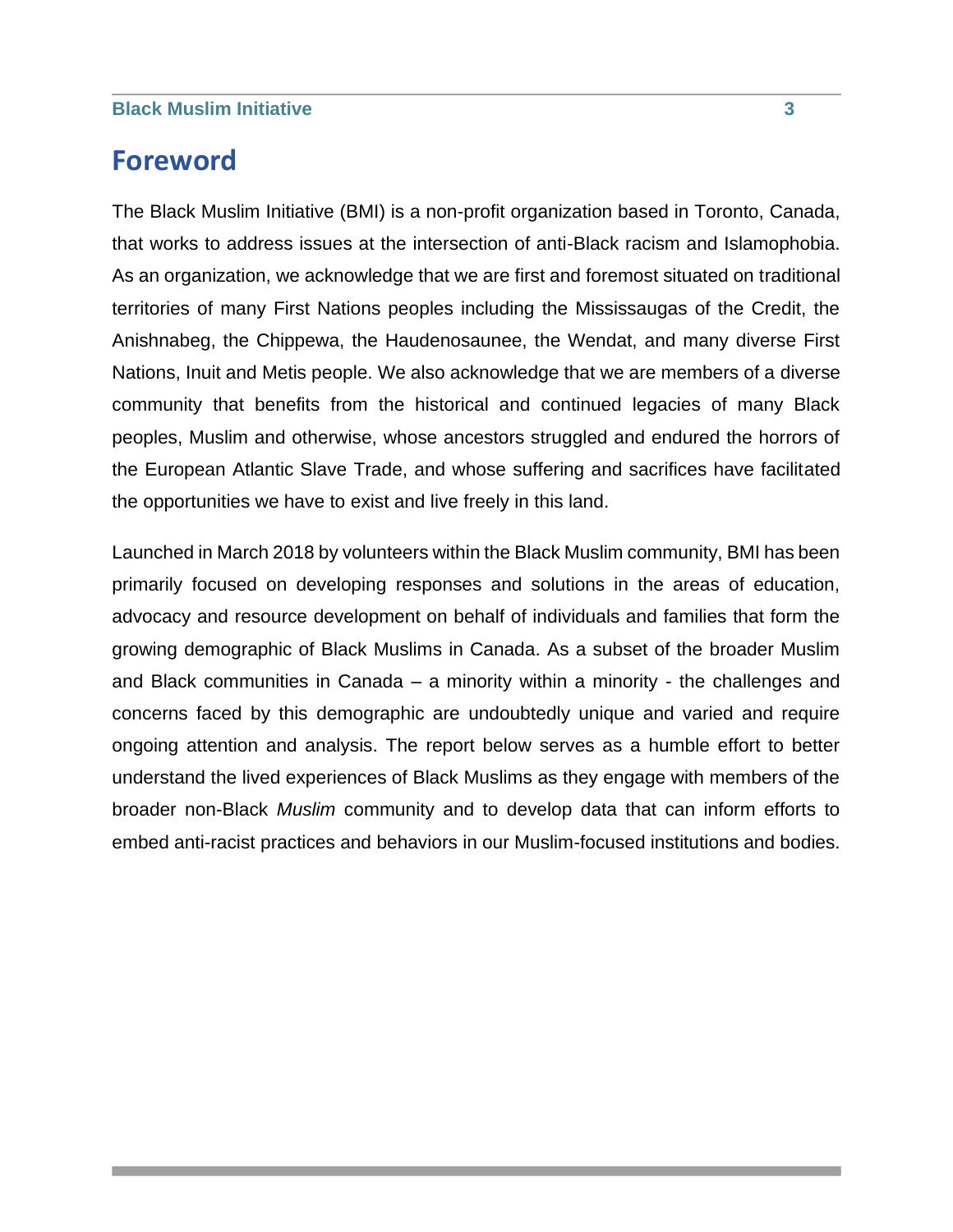# **Acknowledgement**

BMI would like to acknowledge the special contributions and financial support of the Olive Tree Foundation. This report has been made possible by the generous donation of the Olive Tree Foundation and the network of donors, volunteers and community leaders that support their work and mission. We recognize and are grateful for the Olive Tree Foundation's engagement with us and their effort to promote and support community development both within and outside the Canadian Muslim community.

We would also like to acknowledge the work and contribution of Muhanad Ali, our lead researcher and project manager for this survey. Muhanad has been indispensable to the crafting and oversight of this project and has demonstrated immense professionalism, consistency and competency throughout our engagement with him.

Lastly, we want to thank every member of the Black Muslim community that took the time to share and/or complete the survey, respond or offer their thoughts on this project. We welcome feedback and suggestions and encourage you to connect with us at [www.blackmusliminitiative.ca.](http://www.blackmusliminitiative.ca/)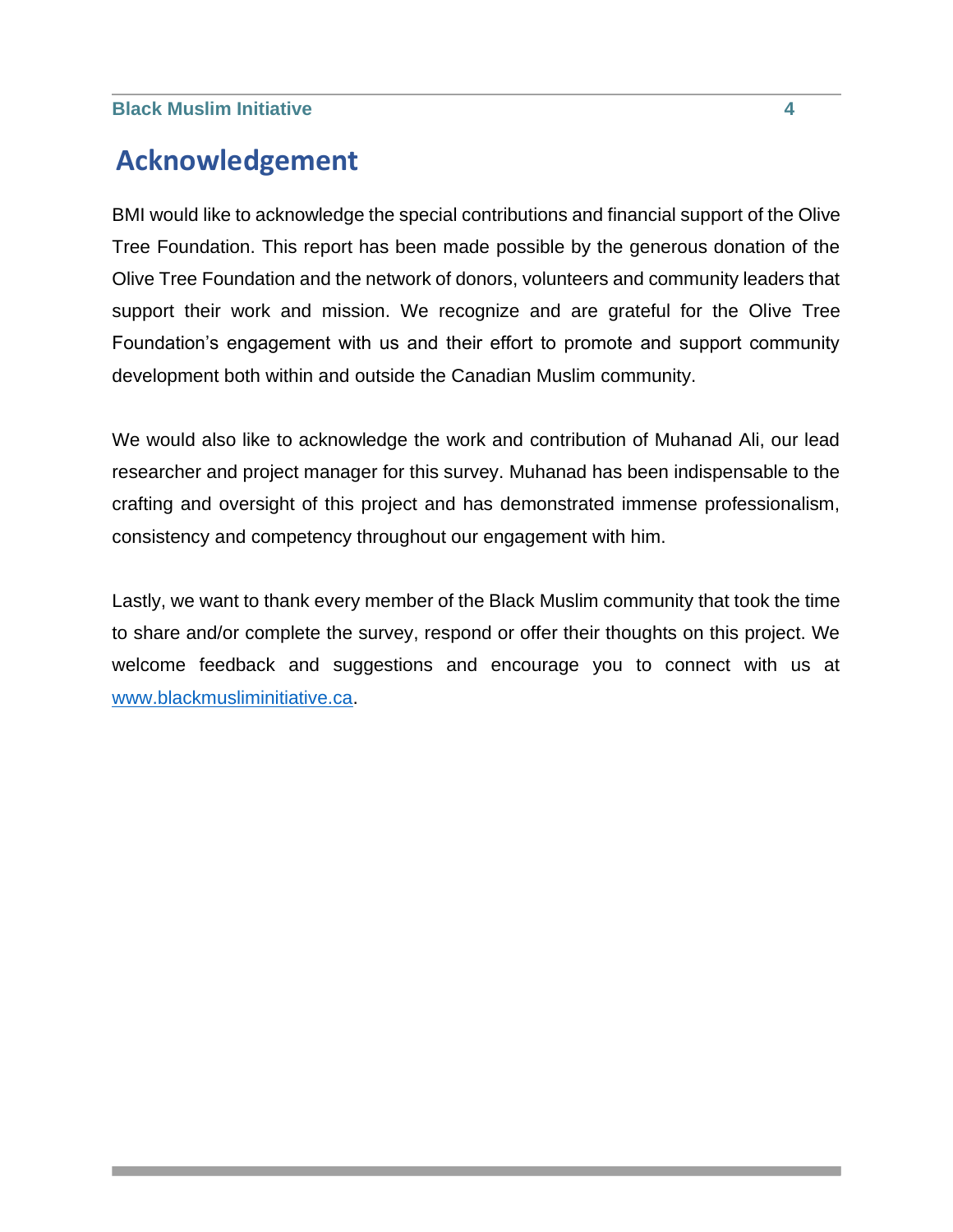# <span id="page-4-0"></span>**Introduction**

#### *Black Muslims in Ontario, Canada*

According to the Canadian National Household Survey or NHS (2011), Canadian Muslims make up approximately 3% of the Canadian population, representing the second largest religious group after Christianity (National Household Survey, 2011; Environics Institute and Tessellate Institute, 2016). The Canadian Muslim population is ethnically diverse, expanding across 5 continents and identifying as South Asian, Arab, West Asian, Black/People of African descent, to name a few (Environics Institute and Tessellate Institute, 2016). The majority of Canadian Muslims reside in Ontario, in particular cities such as Toronto, Montreal, and Ottawa-Gatineau (Shah, 2019; Environics Institute and Tessellate Institute, 2016). Data on Black Muslims in Canada is limited. However, based on available data, Black Muslims account for 9% of the Canadian Muslim community, making up one of the largest Muslim minorities in Canada (Shah, 2019; Environics Institute and Tessellate Institute, 2016). Not unlike Canadian Muslims on the whole, Ontario is home to the largest Black population in Canada, with many Black Canadians residing in Toronto, Montreal, and Ottawa-Gatineau (Statistics Canada, 2019). As such, we could assume that there is a large population of Black Muslims residing in Ontario.

#### *Black Muslims and Experiences of Anti-Black Racism*

The killing of George Floyd at the hands of the police sparked national and international discussions and protests to reckon with the pervasive impacts of anti-Black racism and intersectional violence experienced by Black people, globally. In Canada, systemic anti-Blackness continues to be a significant issue and those impacts are felt by Black people/People of African descent in all areas of Canadian society (i.e. education, health, employment, policing, etc.) (DasGupta et al., 2020; Global Centre for Pluralism and Canadian Commission for UNESCO, 2021; Dryden and Nnorom, 2021; Amnesty International, 2019; United Nations Human Rights Office, 2016; Sinai Health System,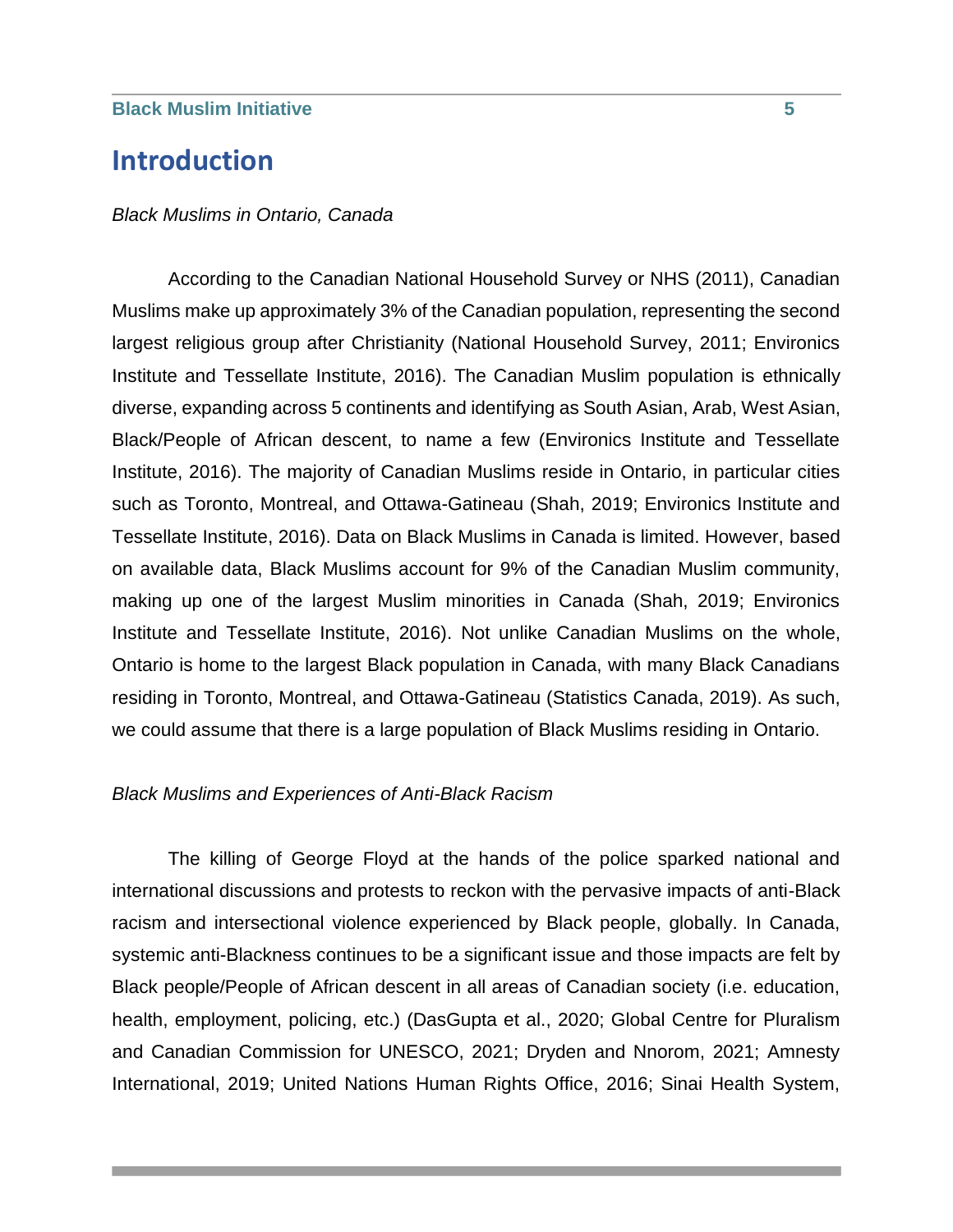n.d.). Like Black people/People of African descent, experiences of anti-Black racism is not a new phenomena to Black Muslims who continue to experience intersectional violence from white supremacist structures and Islamic cultural-religious spaces (Jackson-Best, 2019). Nevertheless, misconceptions and stereotypes of Muslims – such as – being predominantly Arab/South Asian, oftentimes erases the lives and experiences of Black Muslims, resulting in further negating visibility within an already marginalized community (Khan, 2021). This is referred to as *anti-Black Islamophobia,* a term coined by Mugabo (2016) that highlights both the erasure of Black Muslims from dominant non-Black Muslim narratives and the specific type of racism and discrimination experienced by Black Muslims (Mugabo, 2016). As such, the experiences of Black Muslims are not monolithic but are instead diverse across religion, culture, ethnicity, and more (Jackson-Best, 2019). Although there is limited data on the impact of anti-Black racism on Black Muslims within the broader Canadian Muslim community, similar data has been documented in the United States and United Kingdom (Institute for Social Policy and Understanding, n.d.; Abbasi, 2020; Hill et al., 2015; Muslim Census, 2020).

# *Black Muslim Initiative and the Black Muslim Experience in Traditionally Muslim/Islamic Spaces Study*

As such, Black Muslim Initiative (BMI) commissioned a report to examine the experiences of Black Muslims in traditionally Muslim/Islamic spaces (i.e. workplaces, Masjids/Mosques, Islamic schools, student associations, businesses, to name a few). This study is intended to benefit the Black Muslim community in Ontario and will form part of ongoing research intended to provide greater resources and information that will support advocacy, policy, and community development work. Furthermore, it will support the ongoing advocacy work that intersects with the lived experiences of Black Muslims. Lastly, the study seeks to assist the broader Muslim community in moving beyond anecdotal or one-off stories and/or approaches and instead, highlight practical solutions to addressing anti-Black racism within the Muslim community from the voices of Black Muslims themselves.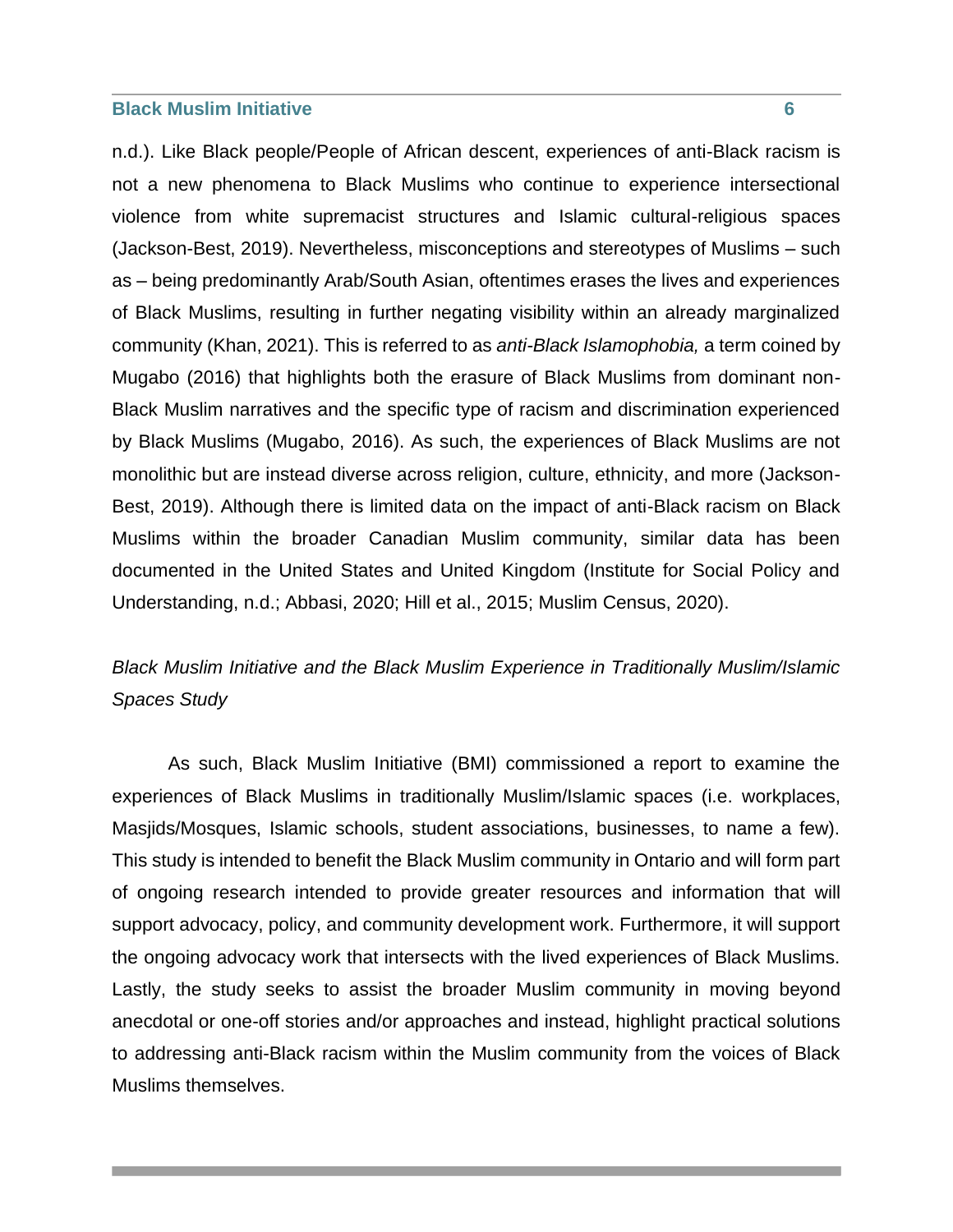# <span id="page-6-0"></span>**Methods**

A survey was developed to collect Black Muslims' experiences of anti-Black racism within traditionally Muslim/Islamic spaces. The survey was developed using Survey Monkey. The study asked 39 questions, 33 of which were multiple choice and 6 were open-ended questions. Specifically, the survey asked a series of demographic questions concerning Black Muslims' experiences of racial discrimination/anti-Black racism in Islamic schools, Masjids/Mosques, Muslim/Halal businesses, Muslim organizations (i.e. student organizations, health and social service organizations, non-for-profit organizations, to name a few) and broadly, the Canadian Muslim community. Lastly, we asked one open-ended question on recommendations to address racial discrimination and anti-Black racism within non-Black Muslim spaces.

The design of the survey, data collection, and subsequent analysis and write up of the report was conducted by a researcher contracted by BMI. However, an iterative process was utilized between the researcher and BMI in all aspects of the study design, collection, analysis and dissemination of findings. The survey was shared through multiple avenues, including social media (Twitter, Linkedin, Facebook, Instagram, etc.) and emailed to the broader Canadian Muslim community (i.e. Mosques/Masjids, Muslim organizations, community members, etc.). The survey was opened from June to August 2021, and resulted in 112 respondents, of which 83 were completed.

There are several limitations to the study. The method of data collection used (i.e. conducting the survey online) limited the number of respondents to those who have access to the internet and a digital device (i.e. computer, laptop, phone, etc.) and are generally computer literate. This was evident in the report, as only 3% of respondents identified as being 45 years or older, suggesting perhaps a greater sense of comfort and familiarity among a younger demographic. Furthermore, due to the impact of the COVID-19 pandemic and regulations prohibiting and limiting access and socialization, direct outreach and engagement was significantly curtailed. Moreover, because of the relatively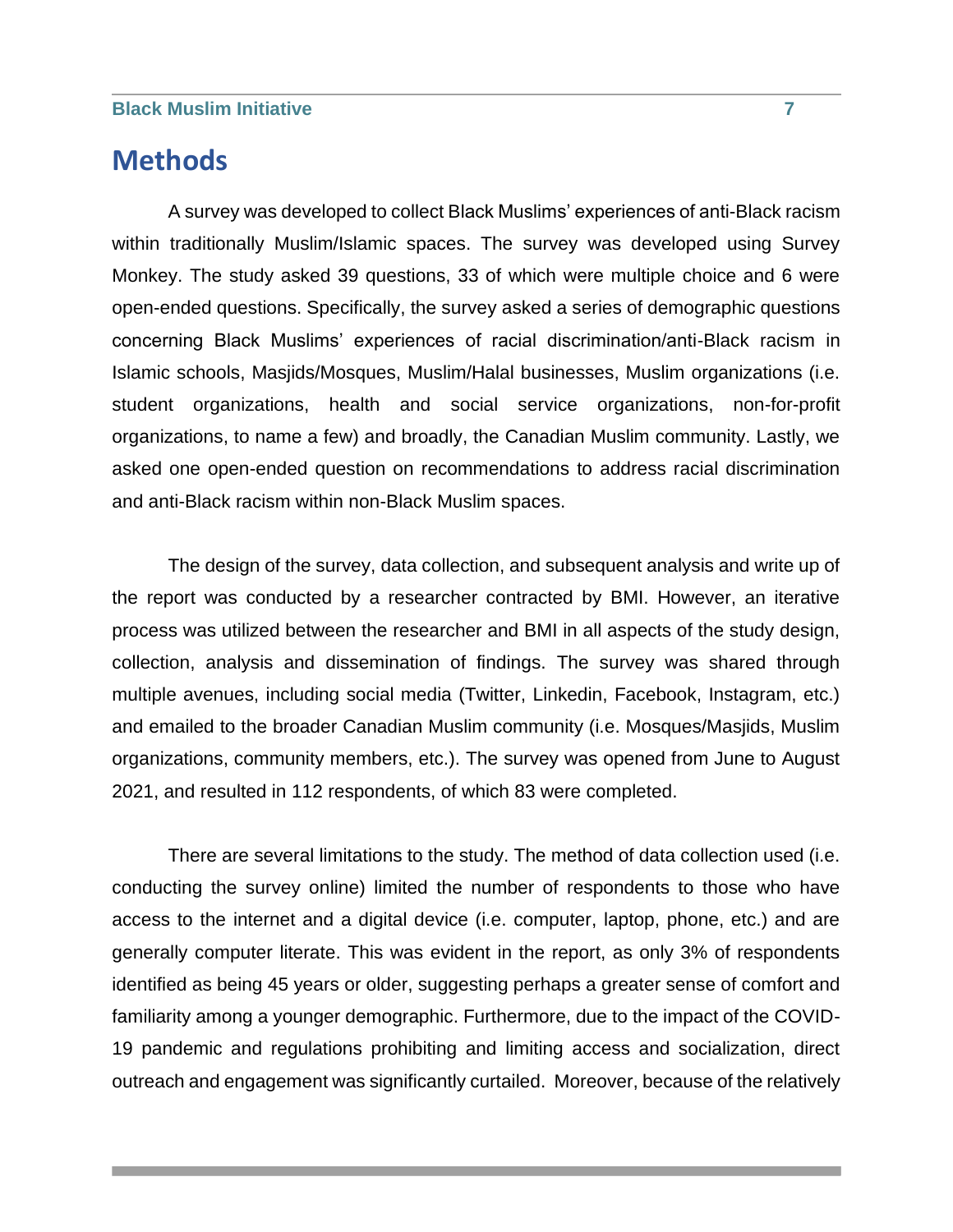low number of full respondents (83) and decision not to collect other demographic information (i.e. income, education, etc.), the findings in this report cannot be easily generalized across the Black Muslim population in Ontario.

# <span id="page-7-0"></span>**Results**

# <span id="page-7-1"></span>Black Muslims in Ontario: Demographic Distribution

The majority of Black Muslim respondents have indicated that they reside in Toronto (57%). Other major cities/regions include Peel region (Mississauga, Brampton, and Caledon), Ottawa, London, Halton (Burlington, Oakville, and Milton) and Durham Region (Pickering, Ajax, etc.) (Figure 1). Nearly 60% of Black Muslim respondents identified their ethnic origin as being East African, which includes countries such as Somalia/Somaliland, Ethiopia, Kenya, Rwanda, to name a few. Other places of origin include West Africa (Nigeria, Niger, Senegal, Ghana, Burkina Faso, etc.), the Caribbean (Jamaica, Haiti, Dominican Republic, Trinidad and Tobago, etc.), North America (Canada, United States of America, etc.), Northern Africa (Morocco, Algeria, Tunisia, etc.), and Southern Africa (Botswana, Nambia, South Africa, etc.) (Figure 2). Finally, Black Muslim women were over-represented in this survey, making up nearly 80% of the respondents compared to men (23%) (Figure 3), majority of whom were between ages of 18-35 (74%) (Figure 4).

# <span id="page-7-2"></span>Experiences of Anti-Black Racism within the Muslim Community

For this section, we asked Black Muslim respondents about their experiences of anti-Black racism within the Muslim community. When asked '*do you feel a sense of belonging in the Muslim community'?* nearly two-thirds of Black Muslims (65%) have said that they *sometimes* felt a sense of belonging within the Muslim community (Figure 5). In particular, when it came to experiences of racial discrimination or anti-Black racism from Muslim family members, friends, or other Muslims, 90% of Black Muslim respondents have indicated they were either witnesses or heard of incidences of racial discrimination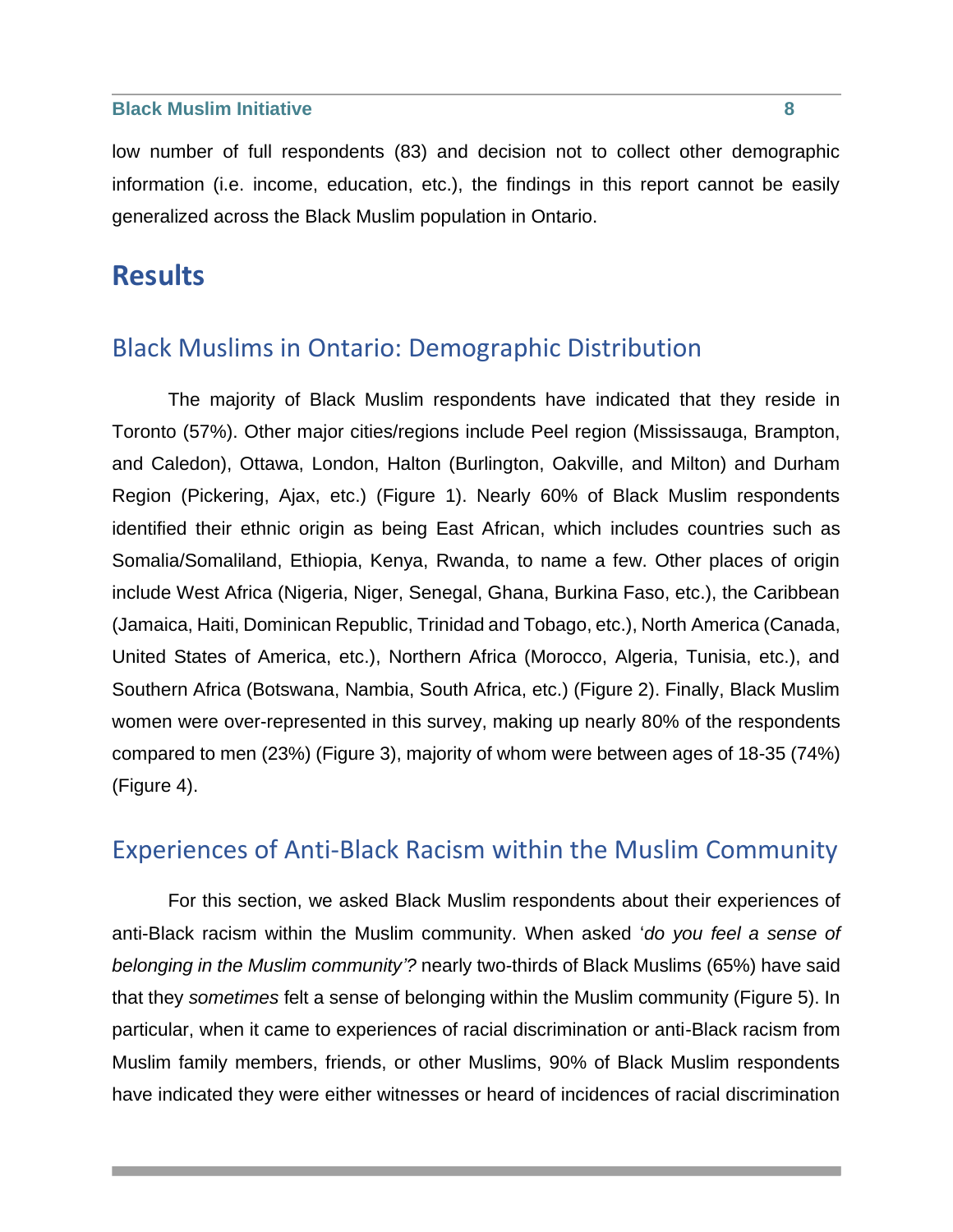or anti-Black racism (Figure 6). With respect to lived experiences of racial discrimination or anti-Black racism, nearly 70% of Black Muslim respondents have indicated having lived experiences of racial discrimination or anti-Black racism (Figure 7). As for those who had direct lived experiences, some shared a number of such experiences, which can be found below:

*"Not receiving Salaams by a South Asian women who offered it to an Arab friend"*

*"Went to [a] predominately Pakistani mosque and was questioned if I was Muslim, even though I had clearly participated in salat (prayers)"*

*"Often times other Muslims have a hard time accepting that your Muslim or know about Islam because you are Black"*

*"No inclusion of Black Muslim scholarship in Muslim space"*

*"I am only half Black, so I'm not as visibly Black as some of my family and friends. But one example of minor racism I've experienced is seeing the disappointment on the faces of community members when they find out I am not Arab, but am in fact Somali"*

# <span id="page-8-0"></span>**Experiences of Anti-Black Racism within Islamic Schools**

In this section, we asked Black Muslims about their experiences attending Islamic school. This includes experiences dealing with teachers, principals, school administrators, counselors, and other students. Out of the Black Muslims who responded to this survey, only 31% attended an Islamic school (Figure 8). Of those who have attended, more than half of the respondents indicated that Islamic schools are *sometimes* a welcoming place (58%) (Figure 9) and that these institutions *rarely* have adequate representation of Black Muslims (54%) (Figure 10). Moreover, Black Muslim respondents indicated either *always* (42%) or *sometimes* (46%) being witnesses or hearing of incidences of racial discrimination or anti-Black racism by other Black Muslims (Figure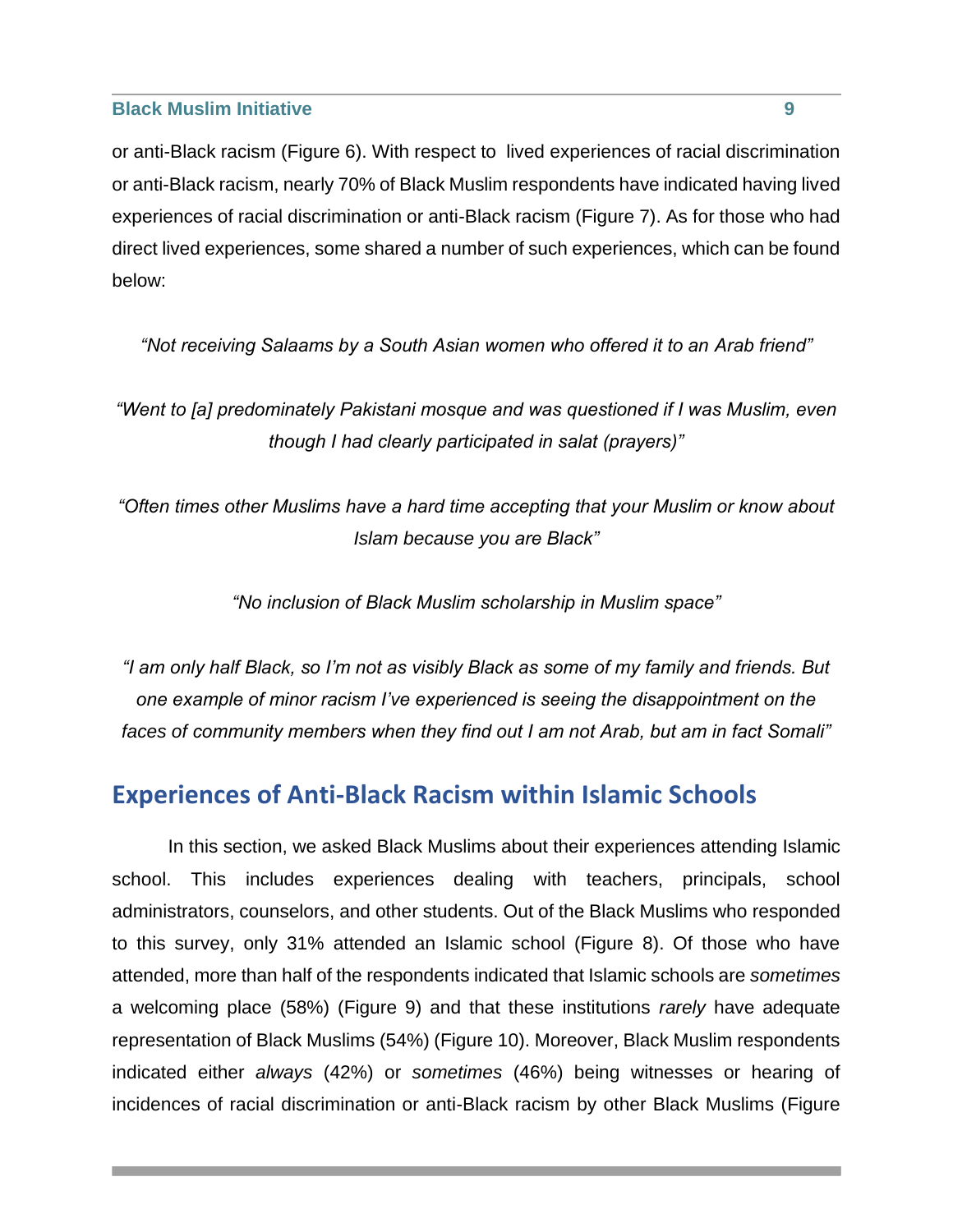11). When asked '*have you experienced racial discrimination or anti-Black racism in an Islamic School'?,* majority of Black Muslim respondents indicated either *always* (29%) or *sometimes* (33%) having direct lived experiences of racial discrimination or anti-Black racism within Islamic schools (Figure 12). For those with lived experiences, when asked whether they reported their experience of racial discrimination or anti-Black racism*,*  majority of Black Muslims indicated either rarely (21%) or never (67%) to reporting their experiences to school administrators or any other authority figure in the institution (Figure 13). Furthermore, where they attempted to report such instances, Black Muslim respondents experienced significant barriers. More particularly, there were concerns about how their accounts of events would not be believed by school administrators or the fear of repercussions if Black Muslims pursued reporting. In circumstances in which an incident was reported, survey respondents were of the view that the matter was not handled adequately. Lastly, and particularly interesting, is that Black Muslim respondents have cited how experiences of racial discrimination or anti-Black racism did not solely derive from non-Black Muslims, but also from other Black Muslims.

#### *"Usually people denying that it took place"*

*"Attending an Islamic school and reporting the anti-Black racism to the administration, there was a lot of [back]lash. At the end of the day, I would be labeled as a problematic student and that has impacted my marks because they would automatically give me such a low mark on purpose"*

*"it was not addressed to my expectations"*

*"I feel as though my experience was quite different in [regard] to going to an Islamic School as I went to a Somali Islamic School, where almost everyone was Black. There were anti-Black comments from students [and] teachers with the need to disassociate from the larger Black community"*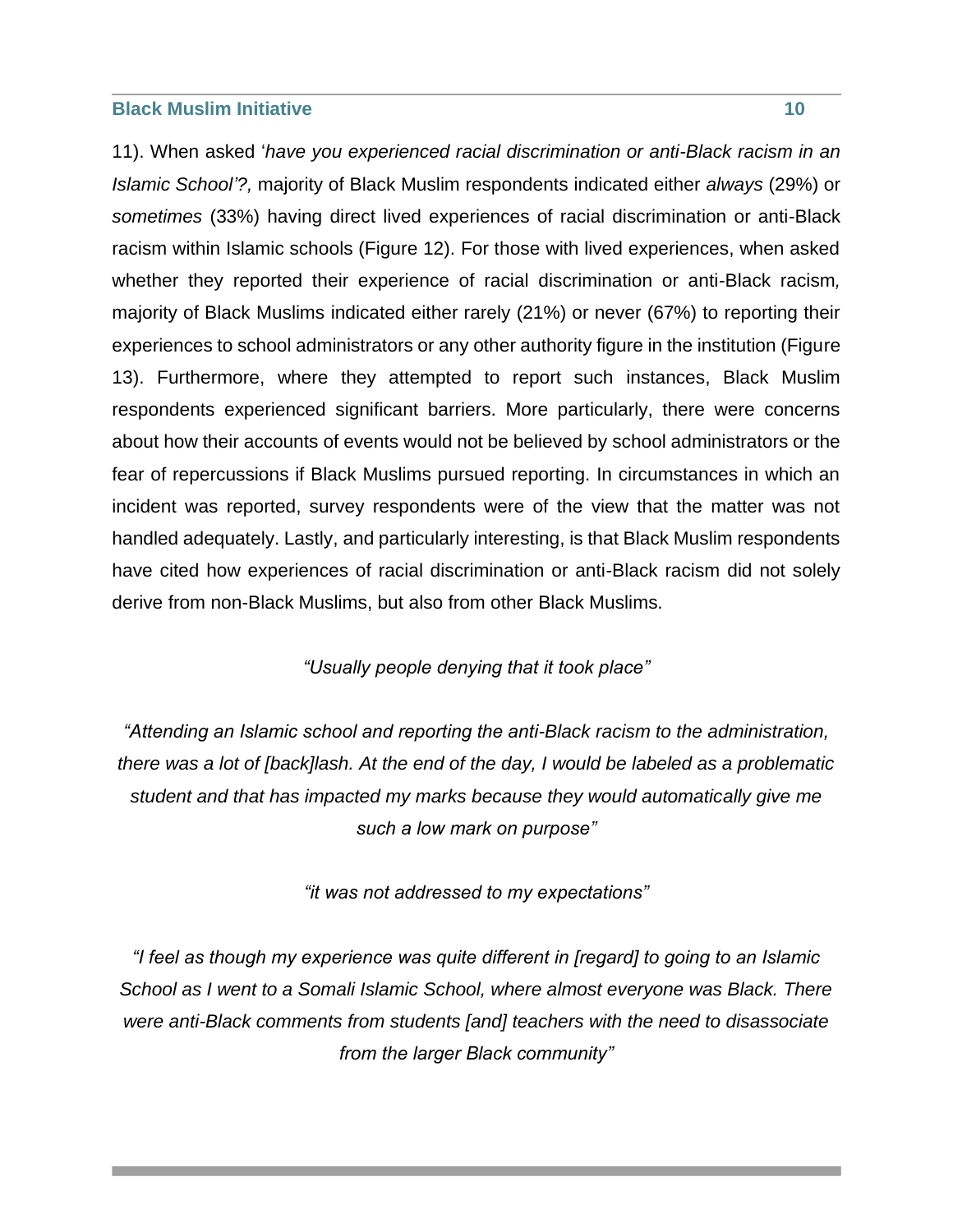# <span id="page-10-0"></span>**Experiences of Anti-Black Racism within Masjids/Mosques**

In this section, we asked Black Muslim respondents about their experiences within faith-based institutions like the Mosque/Masjid. Out of the Black Muslims who responded to this survey, only 64% indicated attending Mosque(s)/Masjid(s) frequently (Figure 14). Of those who attended the Masjid/Mosque frequently, more than half (55%) of Black Muslim respondents answered that the Masjids/Mosques are *sometimes* adequately representative of Black Muslims (Figure 15). Furthermore, when asked about experiences of racial discrimination, 65% of Black Muslims responded *sometimes* to being witnesses or hearing of racial discrimination or anti-Black racism perpetuated against other Black Muslims (Figure 16). In particular, for those with lived experiences, 45% of Black Muslim respondents indicated that they *sometimes* experience racial discrimination or anti-Black racism within Masjids/Mosques (Figure 17). Lastly, when asked '*have you reported your*  experiences of racial discrimination or anti-Black racism to the masjid'?, nearly 85% of Black Muslims responded to *never* reporting their experiences (Figure 18). Specifically, for those who did, the process and/or actions were not satisfactory.

# <span id="page-10-1"></span>**Experiences of Anti-Black Racism within Muslim Businesses**

In this section, we asked Black Muslims about their experiences either working with or receiving services from Muslim/Halal businesses in Ontario. Out of the Black Muslims responded to this survey, nearly 75% indicated attending Muslim business(es) frequently (Figure 19). Of those who attended a Muslim business, 63% of Black Muslim respondents indicated that Muslim businesses are *sometimes* a welcoming place for Black Muslims (Figure 20), with 62% responding with *rarely* when it came to adequate representation of Black Muslims (Figure 21). Furthermore, when asked about experiences of racial discrimination or anti-Black racism, more than half (54%) of Black Muslims responded *sometimes* being witnesses or hearing of racial discrimination or anti-Black racism (Figure 22). For those with lived experiences, 41% of Black Muslim respondents indicated that they *sometimes* experience racial discrimination or anti-Black racism within these establishments, while a similar amount (38%) of respondents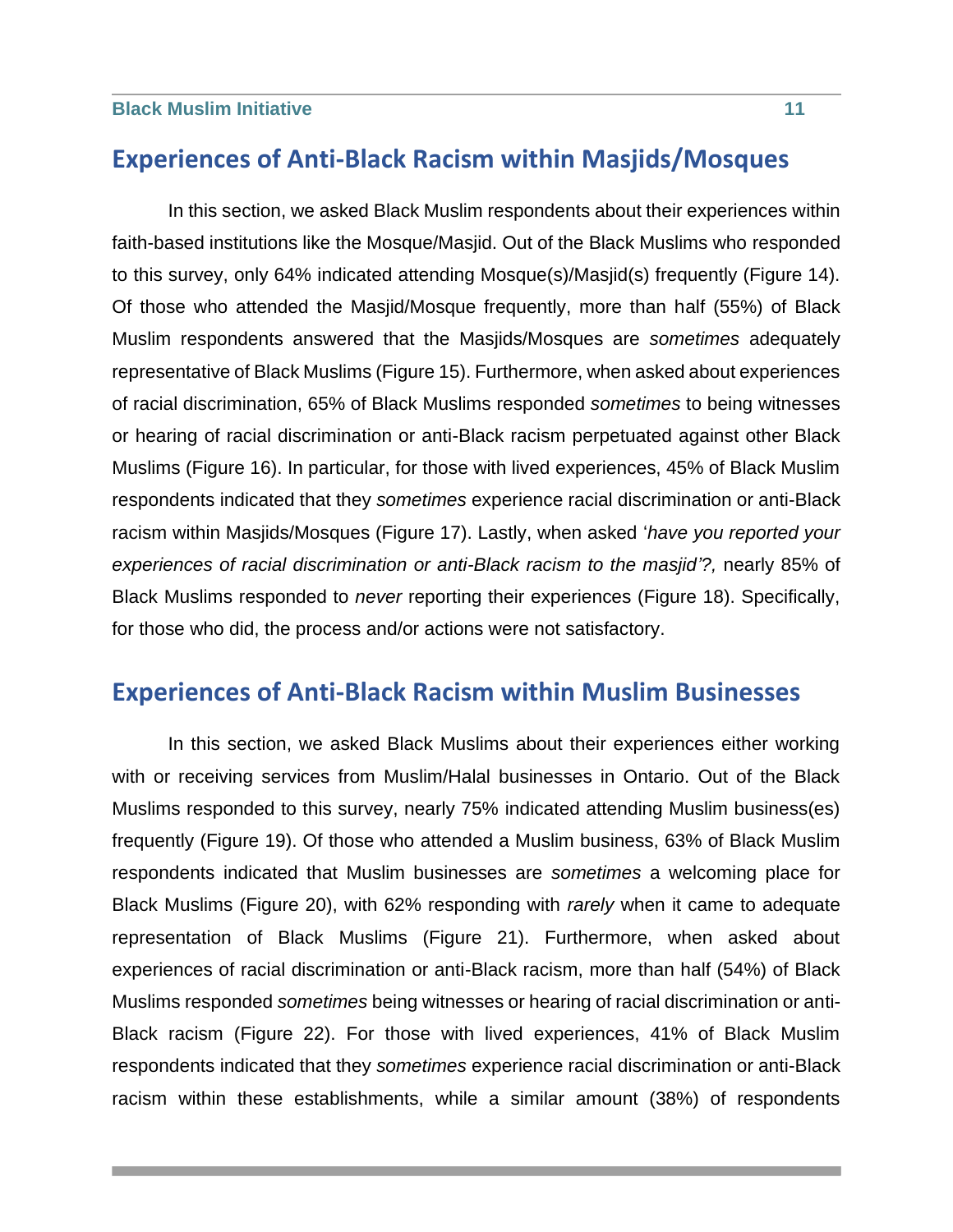indicated to not having such experience (Figure 23). When asked '*have you reported your experiences of racial discrimination or anti-Black racism to law enforcement or the business itself'?,* majority of Black Muslims (91%) have responded to *never* reporting their experiences (Figure 24). Lastly, Black Muslims who attempted to report their experiences faced similar barriers or were not satisfied with the action and/process that were undertaken to address the issue.

# <span id="page-11-0"></span>**Experiences of Anti-Black Racism within Muslim Organizations**

In this section, we asked Black Muslim respondents about their experiences within Muslim organizations. This includes student organizations (i.e. MSAs), organizations providing health and social services for Muslims (ex. Muslim women's services, health, child services), non-governmental organizations (NGOs), to name a few. Out of the Black Muslims who responded to this survey, 35% have indicated attending/engaging with Muslim organization(s) frequently (Figure 25). Of those who attended/engaged a Muslim organization(s), 54% of Black Muslim respondents have indicated that Muslim organization(s) are *sometimes* a welcoming place for Black Muslims (Figure 26). Further, when it came to Black Muslim representation within these institutions, 62% of Black Muslim respondents indicated that these organization(s) *rarely* have adequate representation (Figure 27). Additionally, when asked about experiences of racial discrimination or anti-Black racism, 27% and 46% of Black Muslim respondents responded *always* or *sometimes* being witnesses or hearing of racial discrimination or anti-Black racism, respectively (Figure 28). For those with lived experiences, 50% of Black Muslim respondents indicated that they *sometimes* experience racial discrimination or anti-Black racism (Figure 29). Specifically, when asked '*have you reported your experiences of racial discrimination or anti-Black racism to these institutions'?,* 60% of Black Muslim respondents have indicated to *never* reporting their experiences (Figure 30). Lastly, those who attempted to report experienced a number of challenges, some of which are highlighted below: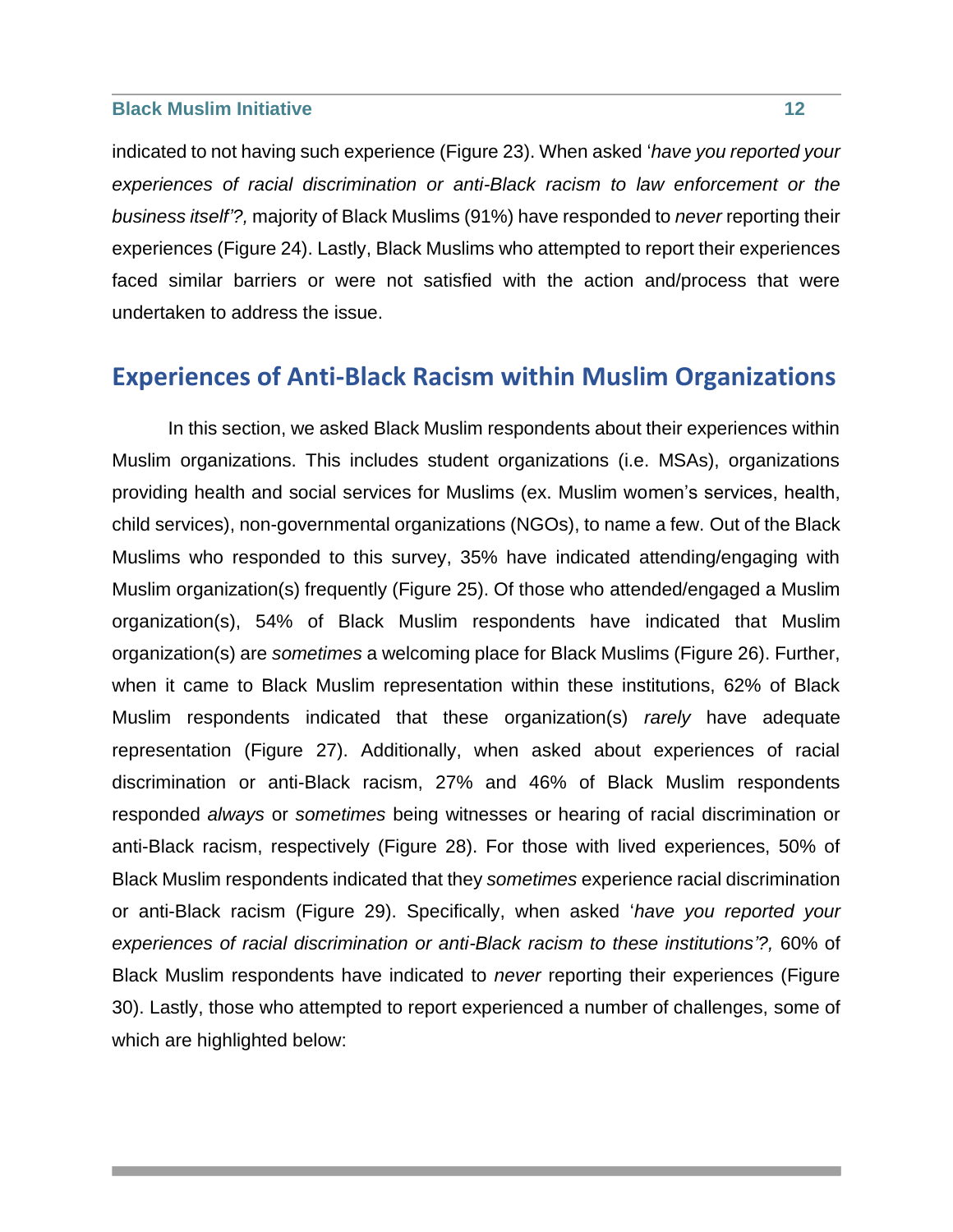*"The first time I did, I was met with disagreement, they didn't want to believe me. I think the addition of Black Muslims within these organizations (especially as of these last few years) has been a part of their agenda, to seem more open, diverse. But they have yet to do any work. The anti-Black racism within the Muslim non-profit spaces is disgustingly rampant and it's even more hurtful because they want to seem like allies but they really are far from it"*

*"Usually denial. But even when there is acknowledgment there is no action"*

*"I am on a committee in which these things come forward. Unfortunately, many times they are not addressed with the severity which is needed"*

*"It was brushed aside as my imagination and that the non-Black Muslim person "couldn't have possibly been racist" or "that was not their intention" or "Brown Muslims also face discrimination so we wouldn't do that to anyone else""*

*"It was terrible, I was gaslighted, I was spoken down to, my opinions and or perspectives were shut down, talked down too. It was only for the MSA president to spend the better part of our conversation explaining to me how he was not racist, he does a lot for racialized communities, listing how much the MSA has done for Black folks, and then ask me how dare I call him racist? How dare I say the MSA contributed to systemic racism?.."* 

<span id="page-12-0"></span>*"There was no mechanism to report such a thing and if so, I'm not sure if my complaint would be taken seriously (or worse, receive repercussions)"*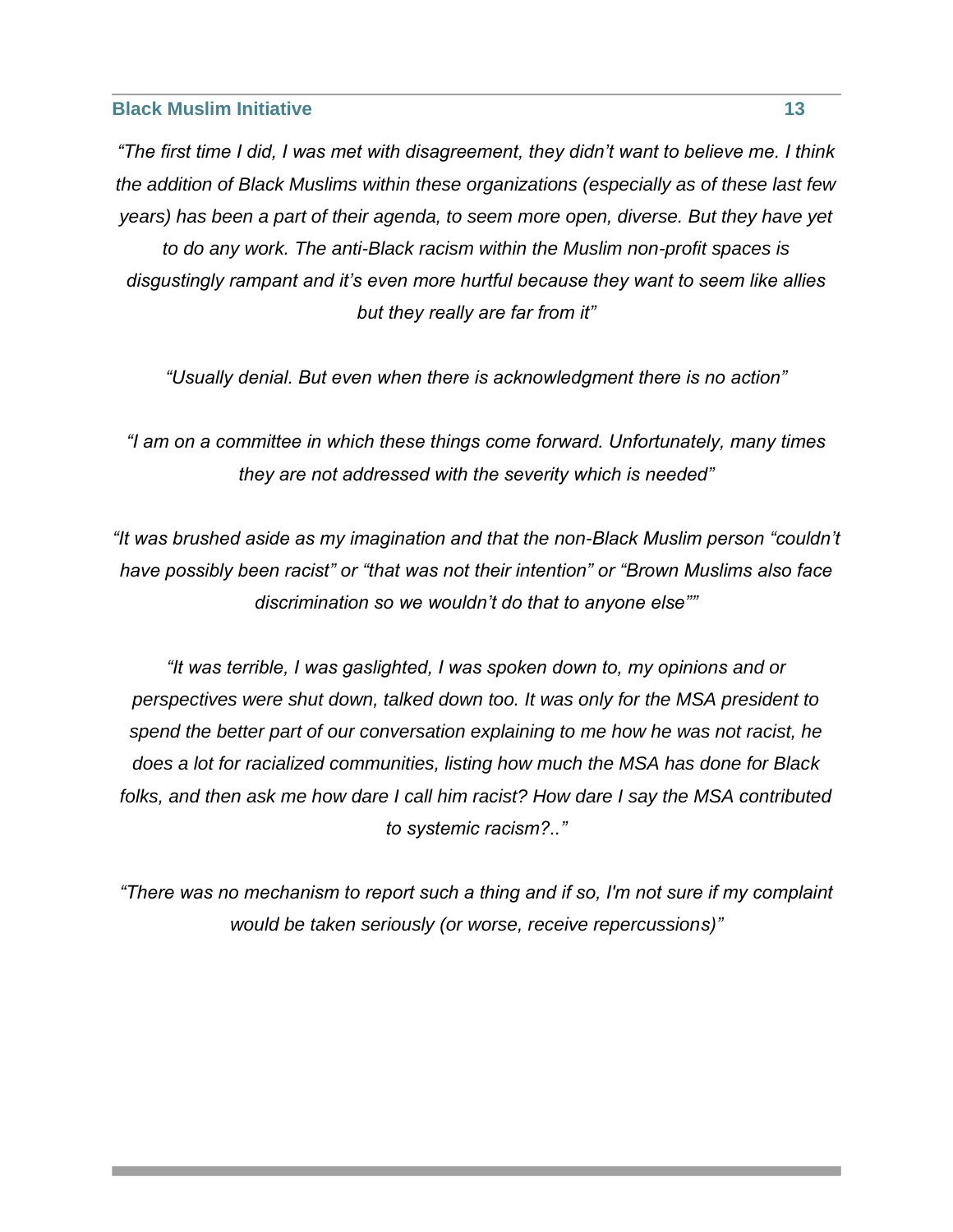# **Discussion**

As highlighted above, anti-Black racism has been and continues to be a significant issue within the Muslim community, with consequences that are undoubtedly detrimental to Black Muslims in Ontario. Reflecting on their experiences within the Muslim community, Black Muslim respondents have indicated that they don't often feel a sense of belonging, that their faith/spiritual identity is repeatedly questioned, and that they have either experienced or witnessed a number of incidences of anti-Black racism. These incidences have not only occurred between family, friends and other community members, but also in settings such as Islamic schools, businesses, Muslim organizations, and even Masjids/Mosques (a place that should be safe and free from the ills of society). Other national and international studies/reports have also reported similar findings. For instance, in the United States, Black Muslims have indicated that they have experienced racial discrimination or anti-Black racism from their non-Black Muslim counterparts (Hill et al., 2015; Institute for Social Policy and Understanding, n.d.). Furthermore, a study commissioned by Muslim Census found that 82% of respondents witnessed experiences of anti-Black racism from their own families and friends (Muslim Census, 2020). Moreover, Halabi (2021) study highlights the experiences of anti-Black racism faced by Black Muslim girls in both schools and the broader Muslim community, in which one participant noted how Black Muslims are not accepted in either Black or Muslim/Islamic spaces (Halabi, 2021). Lastly, and similar to the findings from Mendes (2011), the author notes the continuous marginalization and overlapping discrimination faced by Black Muslim women within both Black and non-Black Muslim spaces.

What was also interesting in this report is the dynamics of internalized anti-Black racism whereby Black Muslims have also reported experiencing anti-Blackness from other Black Muslims/Muslims of African descent. As one respondent has noted, some Black Muslims/Muslims of African descent, have sought to disassociate with their Blackness—viewing it as something negative or inferior. As such, in the case of some Black Muslims, this entails adopting anti-Black and white supremacist beliefs, attitudes,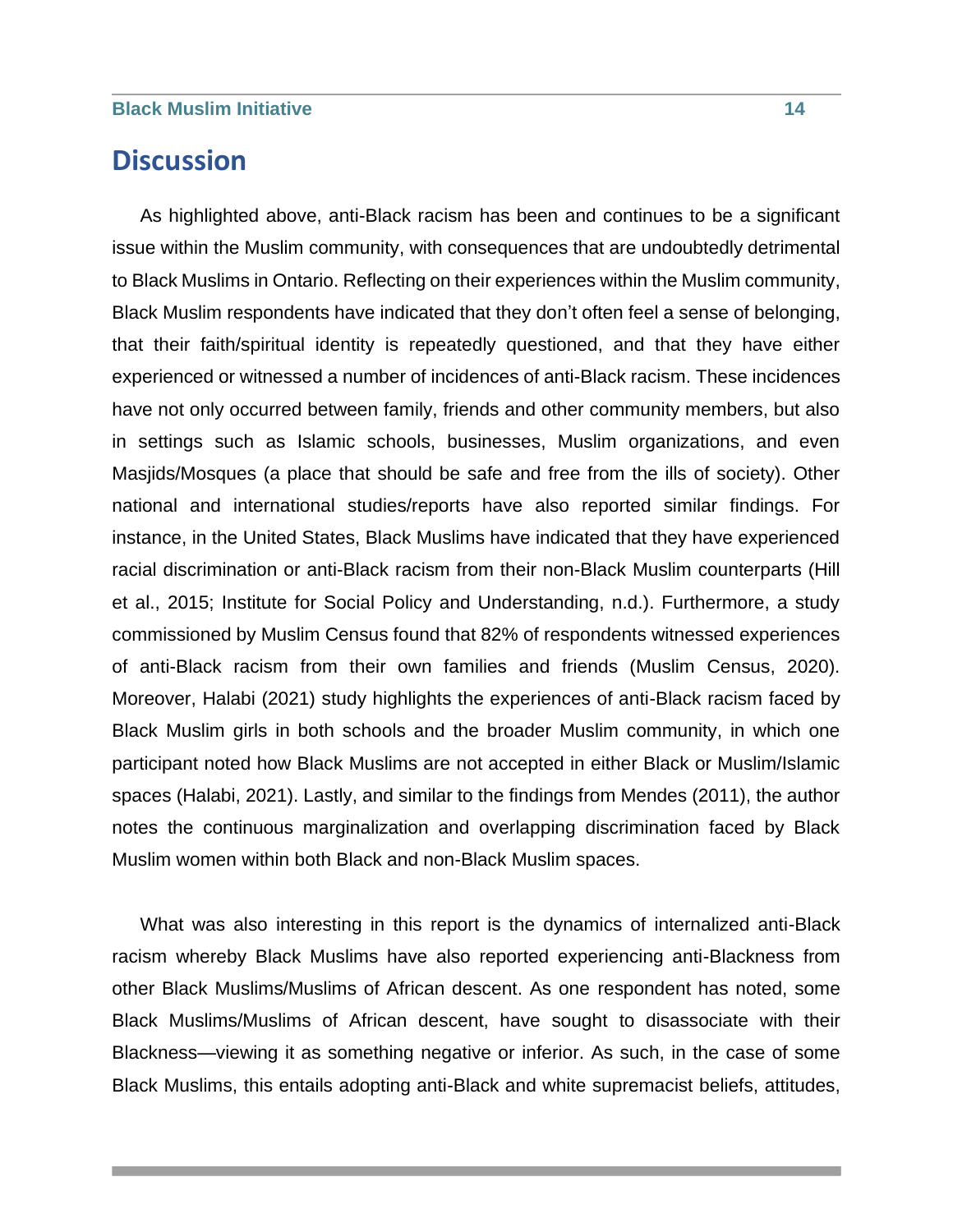and behaviours in order to justify their dissociation with Blackness and identify solely with something else (i.e. ethnicity, African continental identify, or Muslimness). Anti-Blackness, like other forms of discrimination, can therefore be experienced by Black Muslims from other Black Muslims who are in denial of their identity, its spectrum or societal perception.

Lastly, majority of Black Muslim respondents with lived experiences of anti-Black racism were less likely to report on their experiences, in large part because their experiences were not believed to be legitimate or true. In some instances, this was due to preconceived notions that non-Black Muslims face similar experiences as their Black Muslim counterparts (i.e. racial discrimination) and as such, racial discrimination enacted by non-Black Muslims towards Black Muslims cannot be racist. Grievances relating to anti-Black racism are often dismissed in favour of other explanations. A common rejoinder would be that such action (i.e. the alleged racist act) was done in good faith and was not evidence of anti-Black racism. Moreover, in cases where their experiences were acknowledged, experiences of anti-Black racism weren't deemed as severe to warrant any further action. Even in instances where Black Muslims have reported their experiences, Black Muslim respondents were not satisfied with the processes of reporting, how it was handled, or its outcome (i.e. no actions). In fact, some experienced repercussions for reporting and were deemed problematic amongst their peers/colleagues. Consequently, anti-Blackness continues to be ignored, dismissed, or otherwise unchecked – with the lack of accountability resulting in continued patterns of anti-Black behavior and discriminatory institutional patterns that negatively impact Black Muslims in multiple aspects of Muslim/Islamic life.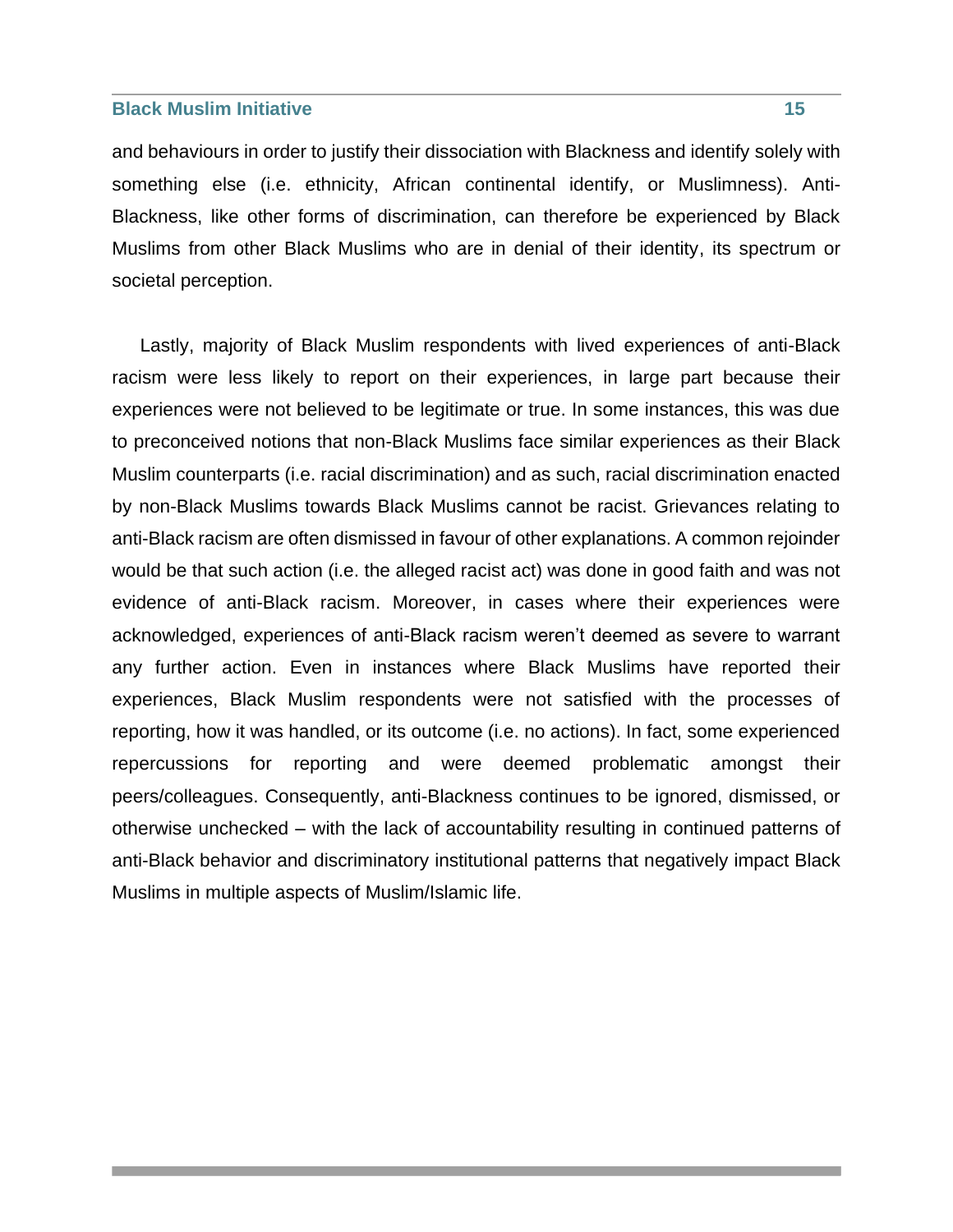# <span id="page-15-0"></span>**Key Recommendations to Address Anti-Black Racism within the Muslim Community**

Because of the pervasive impact of anti-Black racism within Muslim/Islamic spaces, Muslims must take action-oriented approaches to address anti-Black racism that goes beyond colourblind strategies and one-size fits all approach. Anti-Black racism is a complex issue that requires a comprehensive understanding of the issue at hand, but also a multidisciplinary approach to identify and eradicate anti-Blackness at both the community, theological and institutional level. Like the experiences of Black people/People of African descent, solutions to address anti-Black racism are oftentimes tasked with Black Muslims. However, in order to dismantle structures and systems that uphold anti-Blackness within the Muslim community, non-Black Muslims must actively invest in the struggle for change, and to evidently make the community a more inclusive one. Below, Black Muslim respondents have highlighted some key recommendations to address anti-Black racism at both the individual/community and institutional level:

- **1. Acknowledge that anti-Black racism exists within the Muslim community**
- **2. Actively listening to Black Muslims voices within organizations/institutions (i.e. Islamic school, Masjid/Mosque, business, etc.) and the broader community** 
	- o Understand the historical and contemporary experiences and challenges of Black Muslims
- **3. Education and training in anti-Black racism/anti-oppression should be foundational for all Muslims**
	- $\circ$  Increase education and awareness on issues relating to anti-Black racism within the Muslim community and utilize educational resources to challenge and address demeaning narratives and stereotypes about Black Muslims and Black people on the whole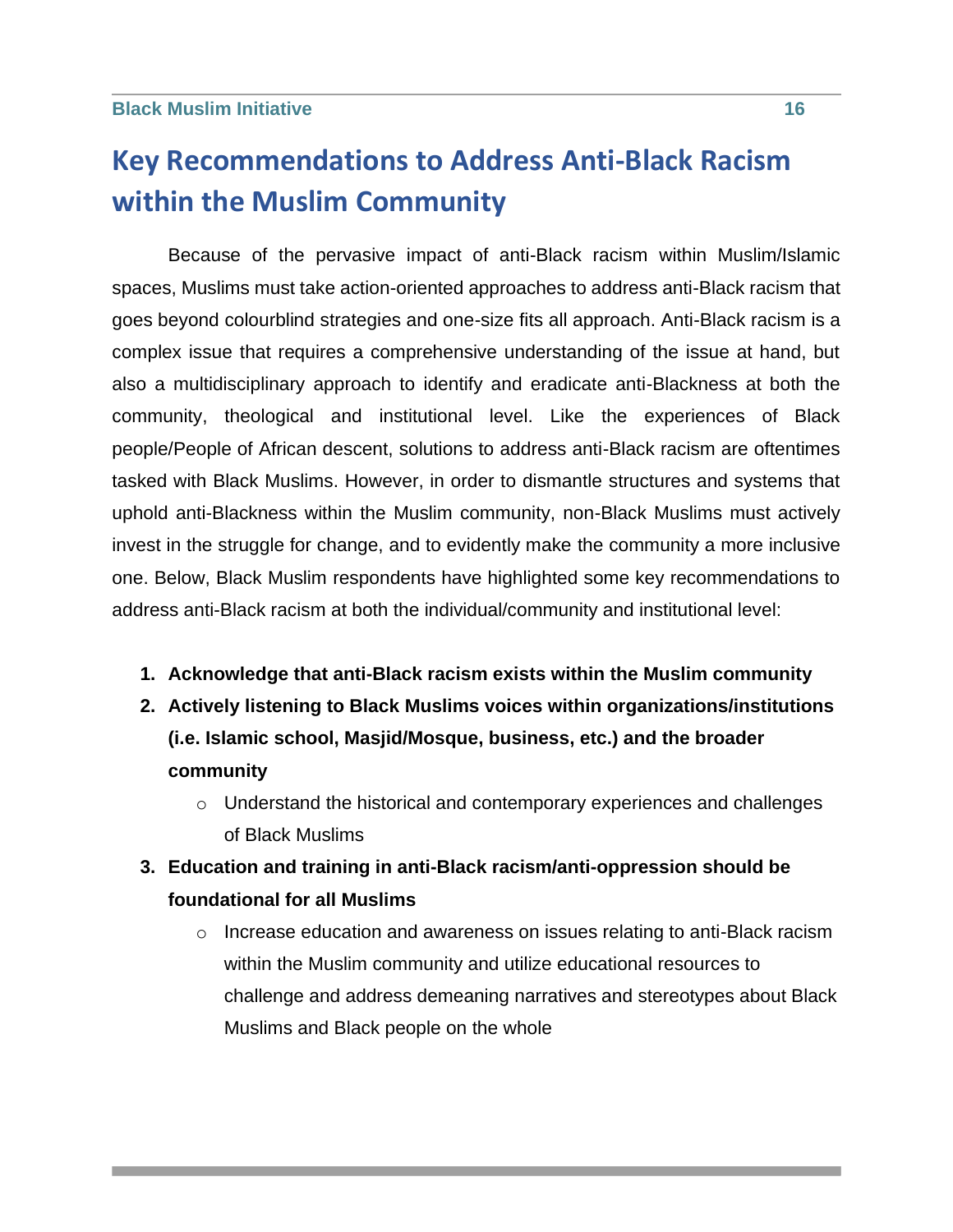- o Directly address topics related to anti-Black racism within the Masjid/Mosque utilizing common mediums of dissemination and communication (i.e. during Khutbah(s), seminars, lectures, etc.)
- o Review and develop consistent and coherent resources that facilitate equitable access and awareness about anti-Black racism/anti-oppression training
- **4. Organization(s)/institution(s) (i.e. Islamic school, Masjid/Mosque, business, etc.) should increase Black Muslim representation that goes beyond "tokenism"**
	- o Increase opportunities for Black Muslims to be represented across all levels of the organization, especially at the leadership/governance level
	- o Black Muslims promoted within organizations/institutions should have the best of intentions when serving their communities, including the ability to understand the complex issues facing Black Muslims and the ability to cater to such needs
	- o Support Black Muslims within organization(s)/institution(s)
- **5. Organizations/institutions (i.e. Islamic school, Masjid/Mosque, business, etc.) should have policies and procedures to address anti-Black racism**
	- o Transparency around organizational policies and procedures, in particular when electing member(s) to leadership roles
	- o Allocate of funds to address anti-Black racism
	- o Establish an anti-racism policy
	- o Develop and implement policies and procedures to better enable Black Muslims to report experience(s) of anti-Black racism that is free from repercussions
- 6. **Organizations/institutions (i.e. Islamic school, Masjid/Mosque, business, etc.) should not shy away from centering and focusing on the diverse needs of Black Muslims and Addressing issues that affect Black People generally**
	- o Understand the complex issues facing Black Muslims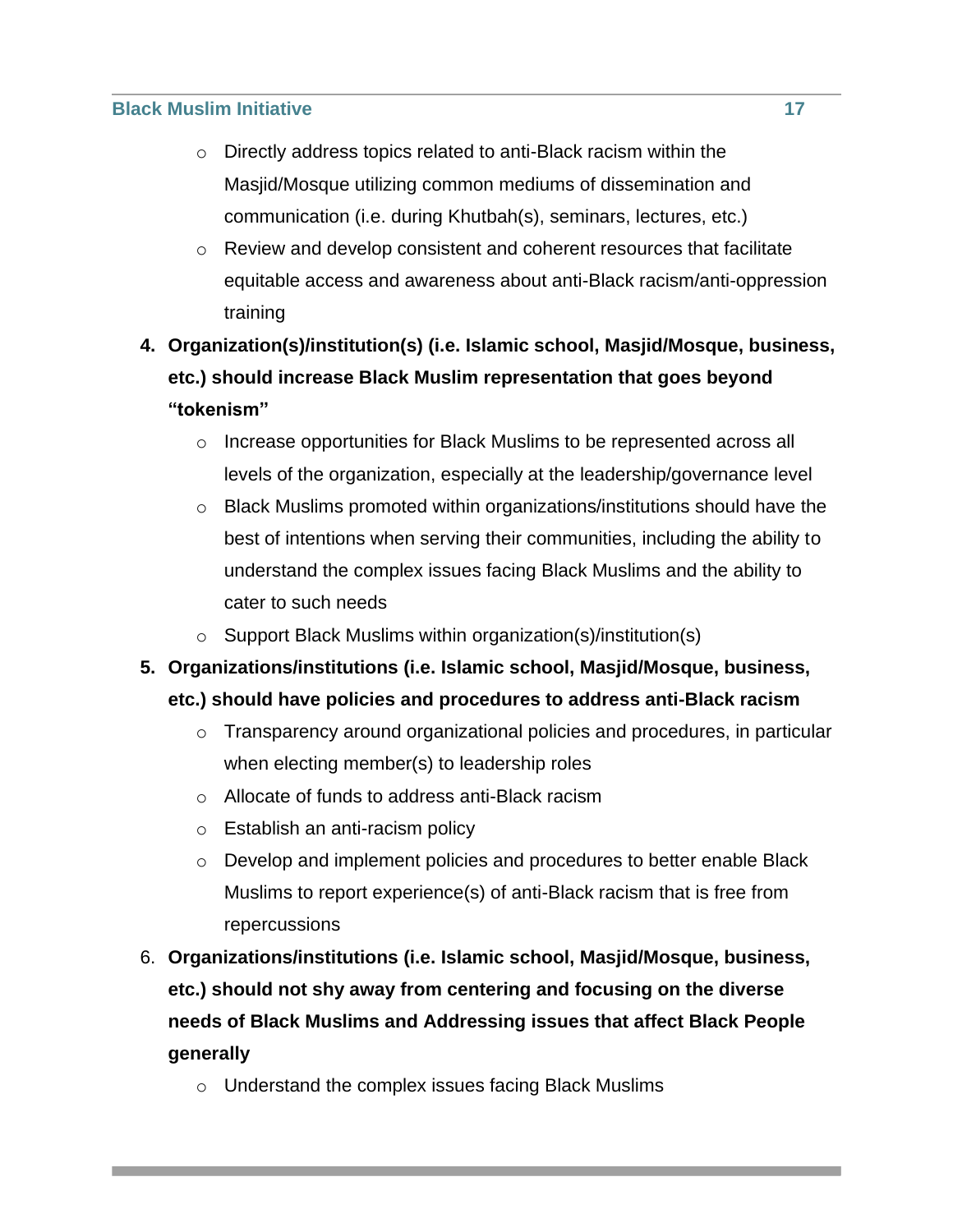- o Facilitate resources to support the development of Black Muslim spaces (i.e. creating Black-run masjids, organizations, businesses, etc.)
- o Evaluate existing programs and services to assess whether it meets the diverse needs of Black Muslims, including key recommendations to improve
- o Engage with the broader non-Muslim Black community to better understand their issues/challenges and how these challenges are also encountered by Black Muslims
- 7. **Organizations/institutions (i.e. Islamic school, Masjid/Mosque, business, etc.) acknowledges and facilitates access to Black Muslim Islamic scholarship** 
	- o Facilitate access to Islamic scholarship by Black Muslim scholars that is reflective of the diversity of Islamic history across the Black Muslim diaspora
	- $\circ$  Increase access to critical race theory, in particular in Islamic schools and **Mosques**
	- o Create scholarships and funds that will help produce future Black Muslim leaders within the Muslim community who can speak to the unique experiences/challenges facing this growing demographic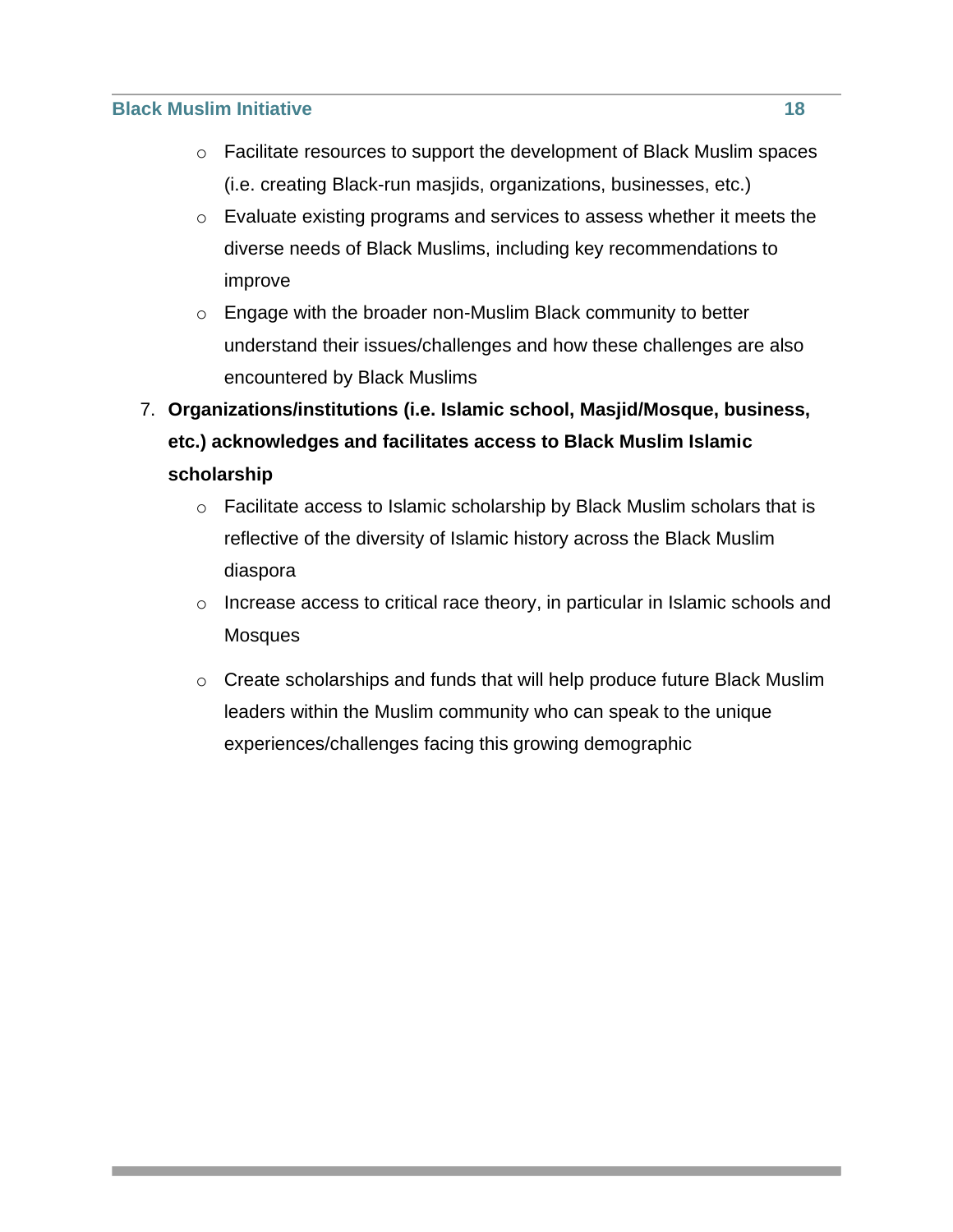# <span id="page-18-0"></span>**Next Steps**

The findings from this report will be shared publicly and remain accessible for wide use. As mentioned above, however, this report was commissioned with the intent of obtaining data to help inform advocacy, policy, and community development work in addressing anti-Black racism within the broader Muslim community. We encourage any and all organisations that are seriously interested in pursuing this work to feel free to utilize this study and to continue building on such efforts. Lastly, due to the lack of representation across other cities in Ontario, the over-representation of Black Muslim women, and limitations highlighted earlier in this report, further research and deeper engagement with the Black Muslim community is warranted to ensure better grasp of the complexity and the intersectional challenges experienced by Black Muslims living in Ontario and elsewhere. For example, further interviews and consultations with Black Muslim community members, leaders, organizations, etc. are necessary to ensure that we have diverse voices to inform the work of BMI and any other organisations focused on providing services to Black Muslims. This report will serve as a useful and foundational tool to help guide BMI's ongoing work and will no doubt inform future research.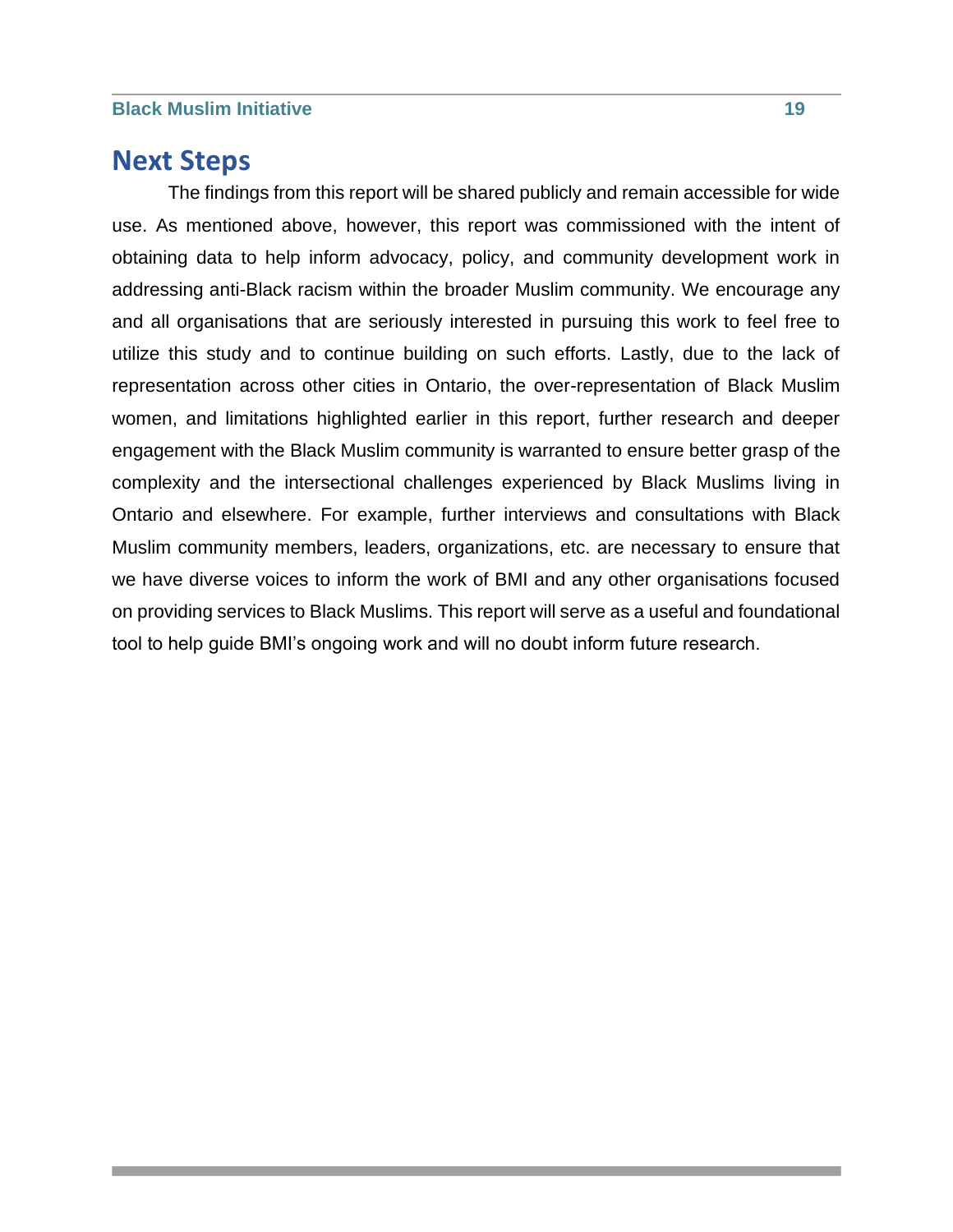# <span id="page-19-0"></span>**Appendix**

## Figure 1:



# **Diversity of Black Muslims: Geographic Distribution in Ontario**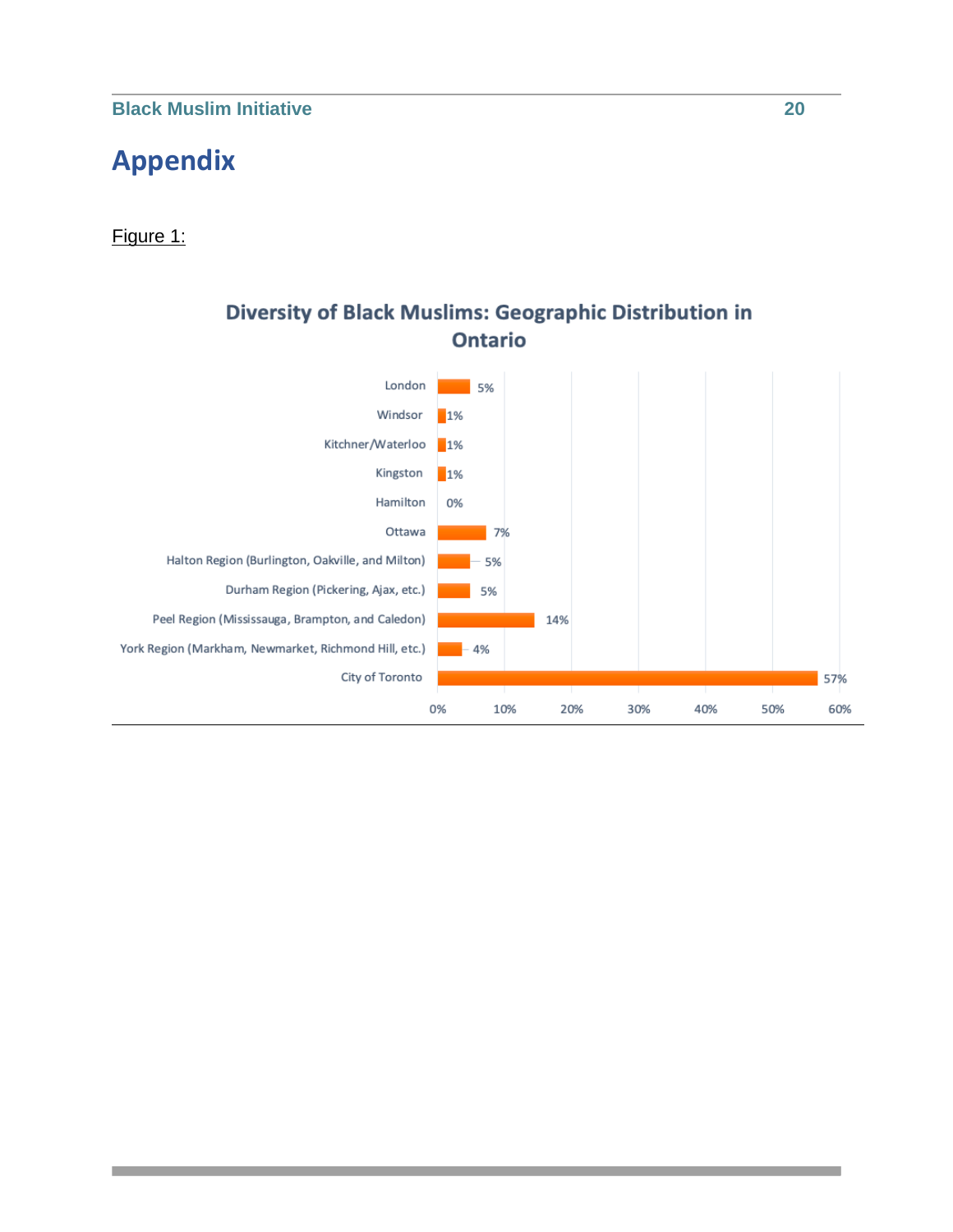## Figure 2:

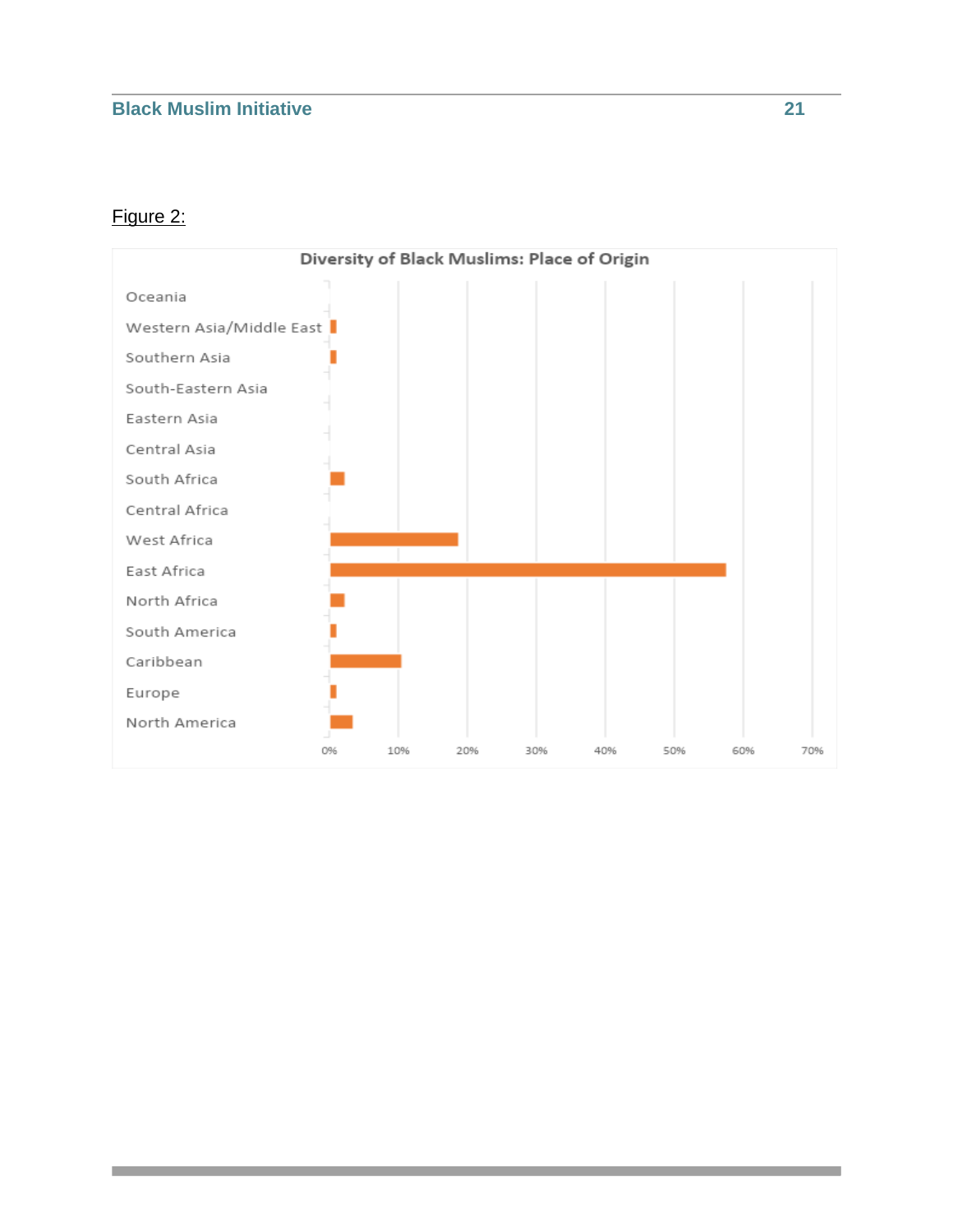## Figure 3:





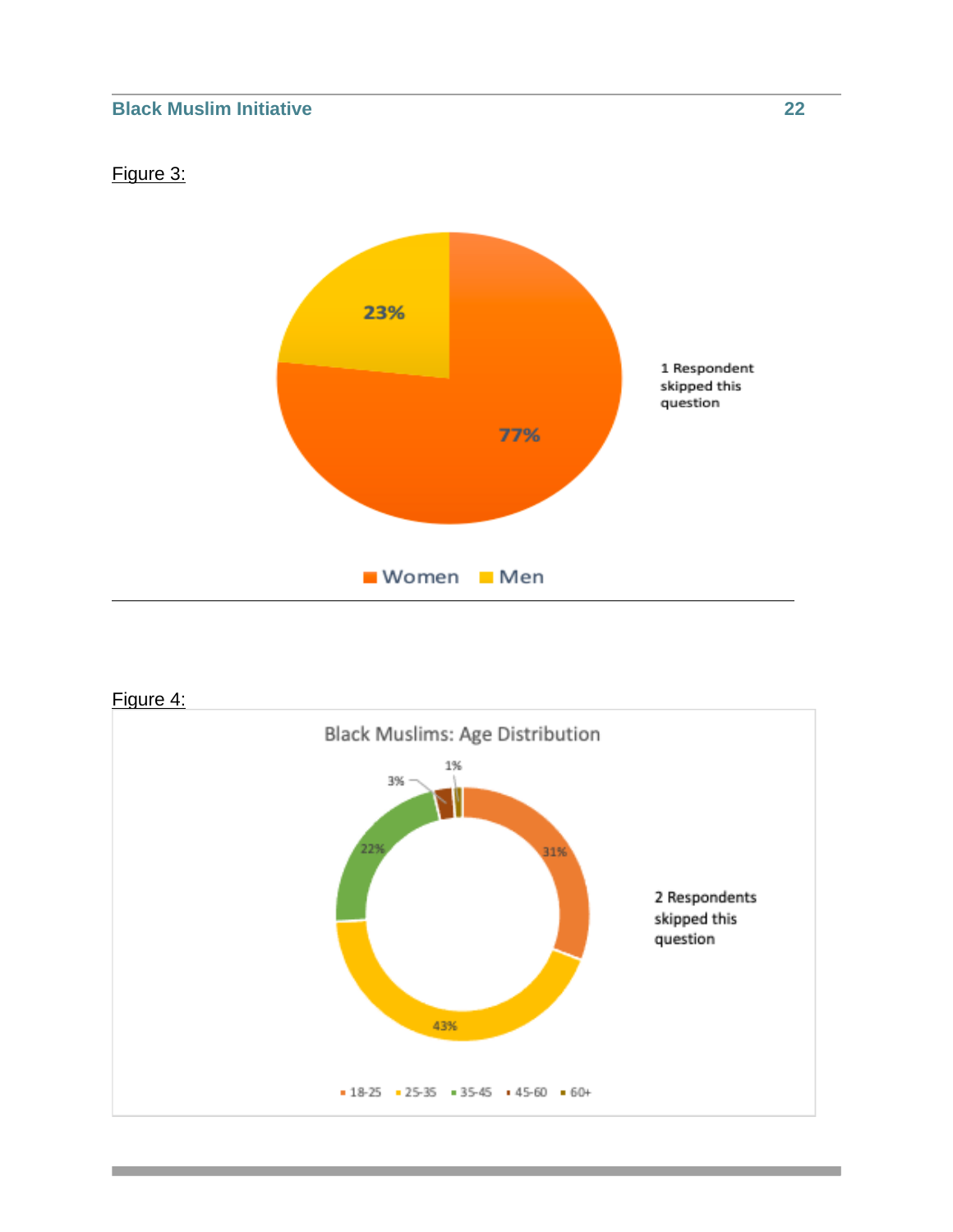# Figure 5:



# Figure 6:

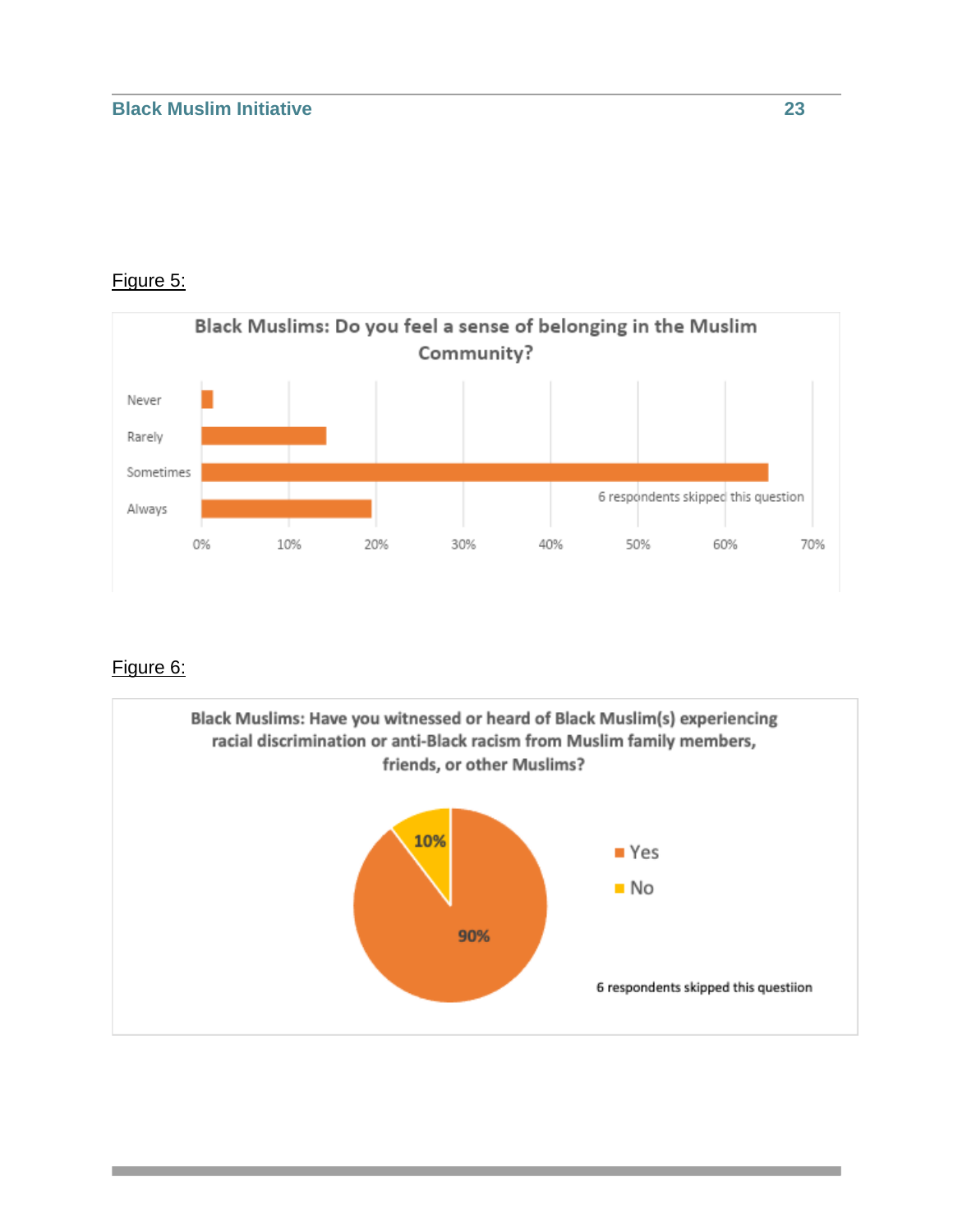## Figure 7:

Black Muslims: Have you experienced racial discrimination or anti-Black racism from Muslim family members, friends, or other Muslims?



## Figure 8:

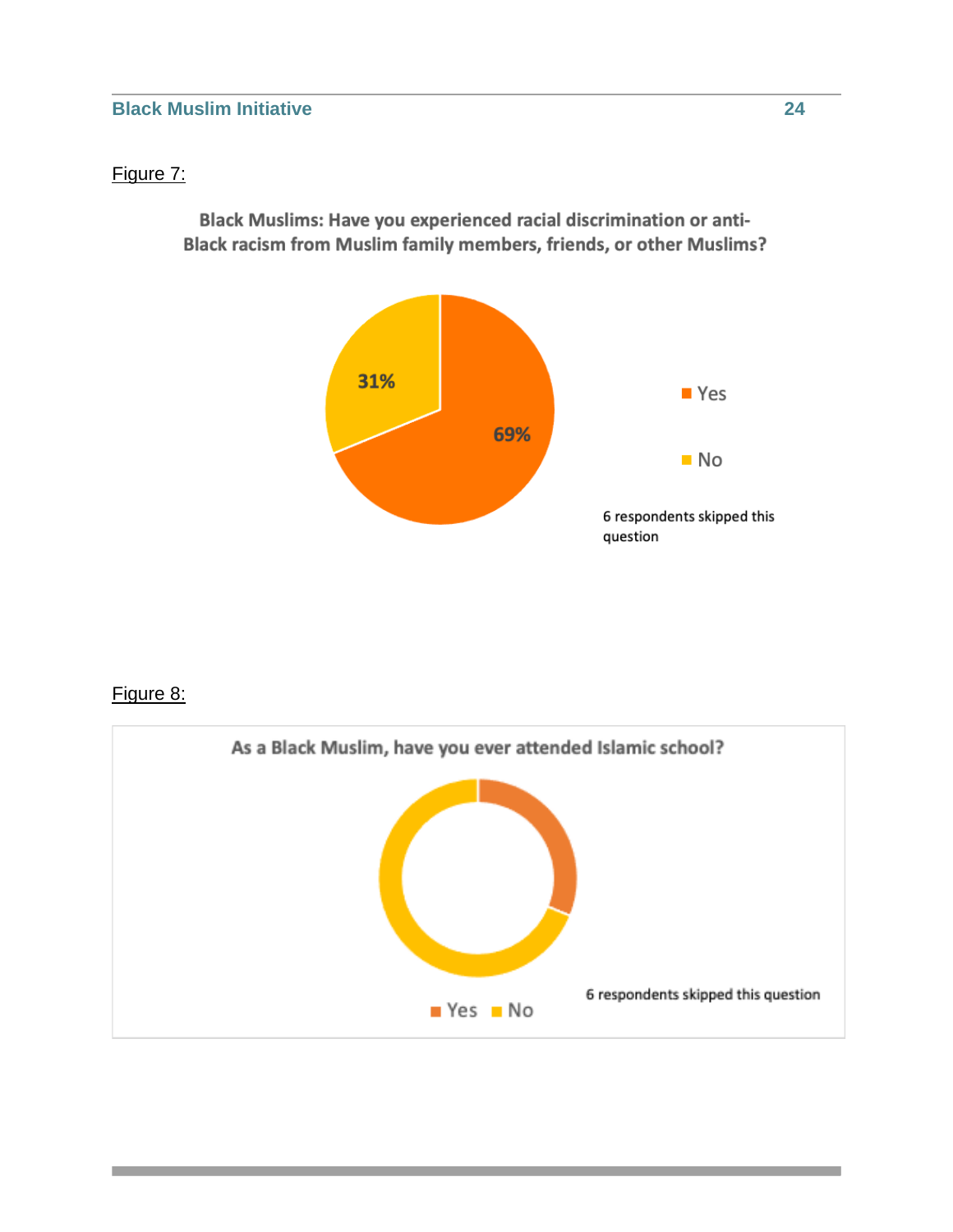# Figure 9:



# Figure 10:

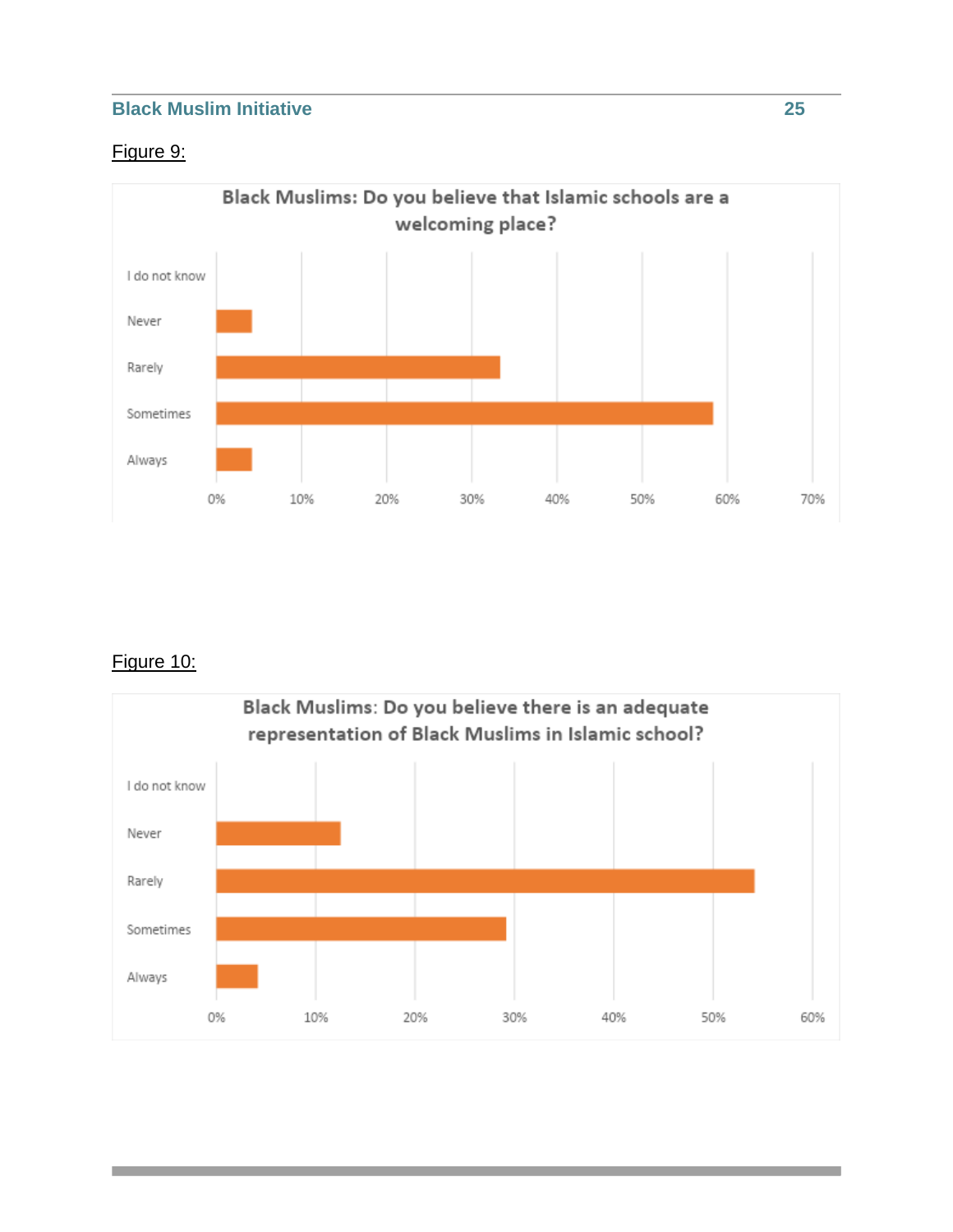## Figure 11:



# Figure 12:

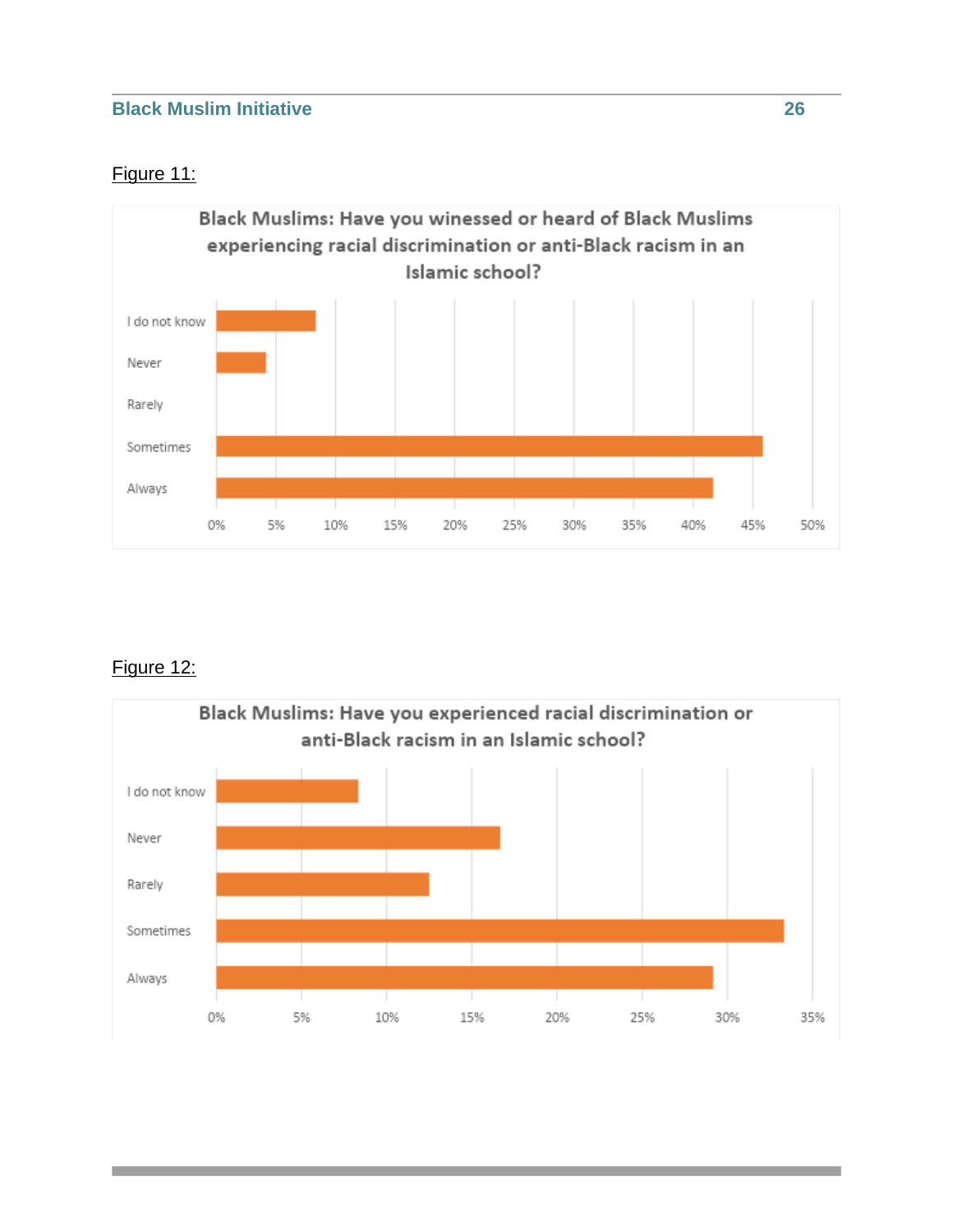# Figure 13:



#### Figure 14:

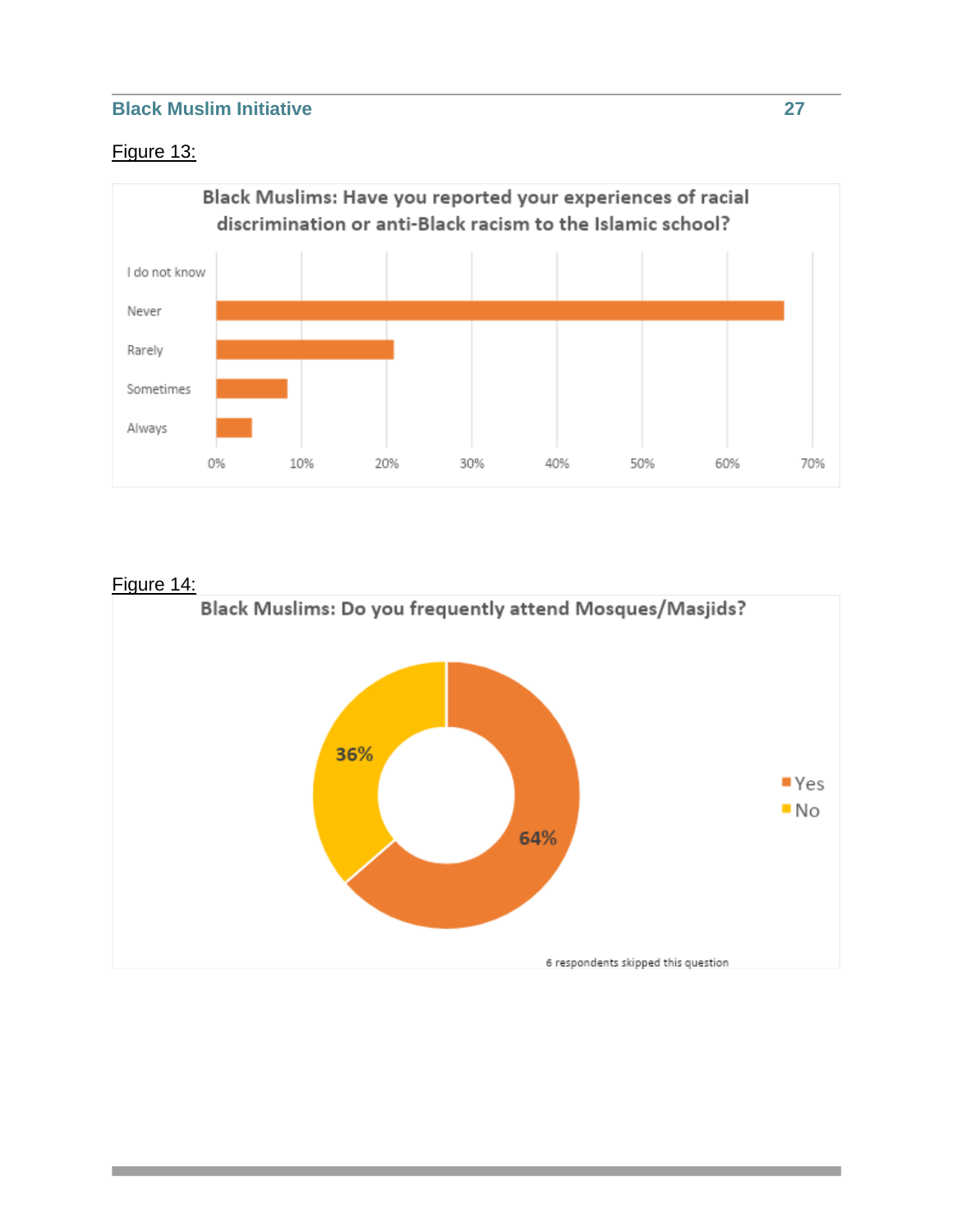# Figure 15



# Figure 16:

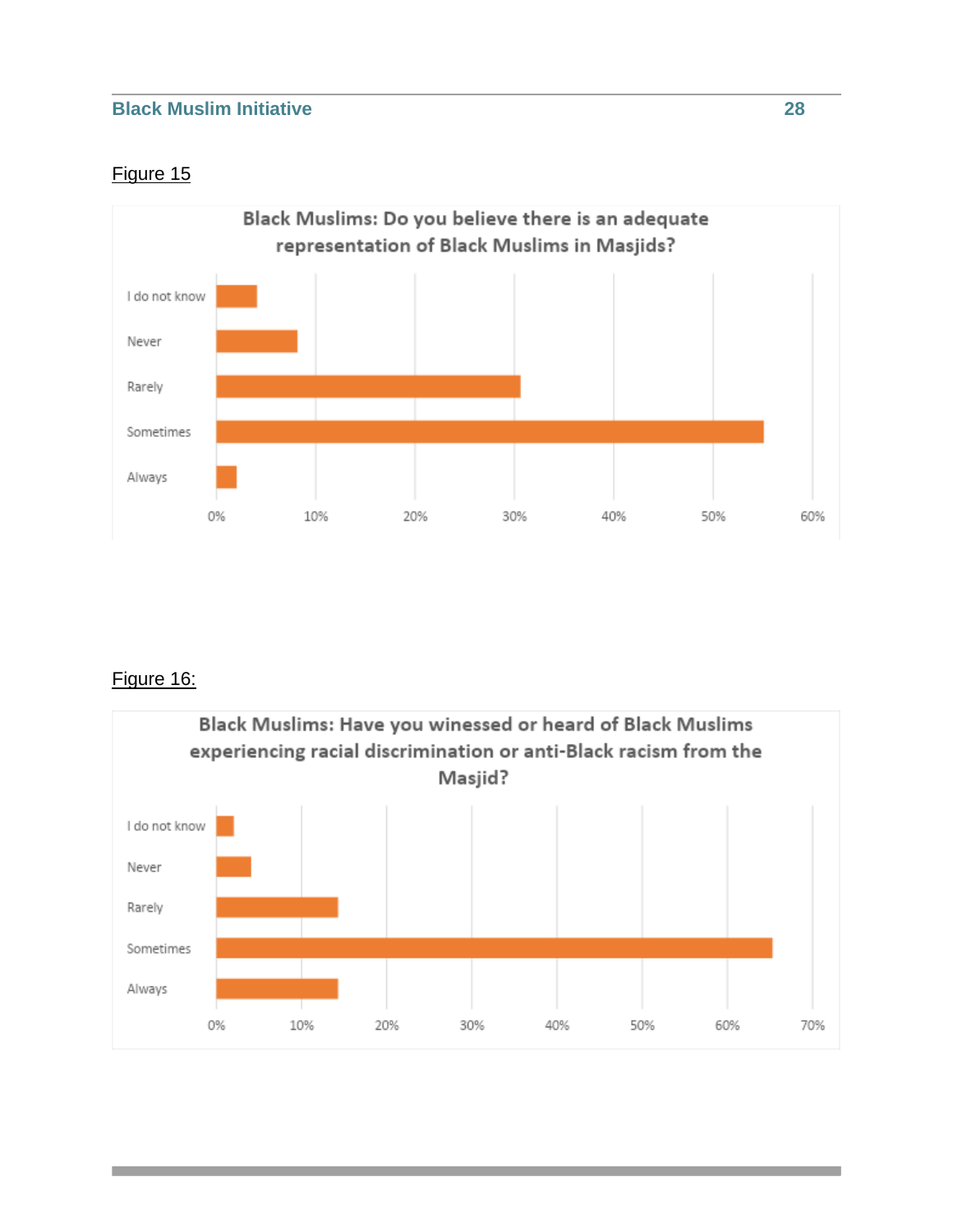# Figure 17:



# Figure 18:

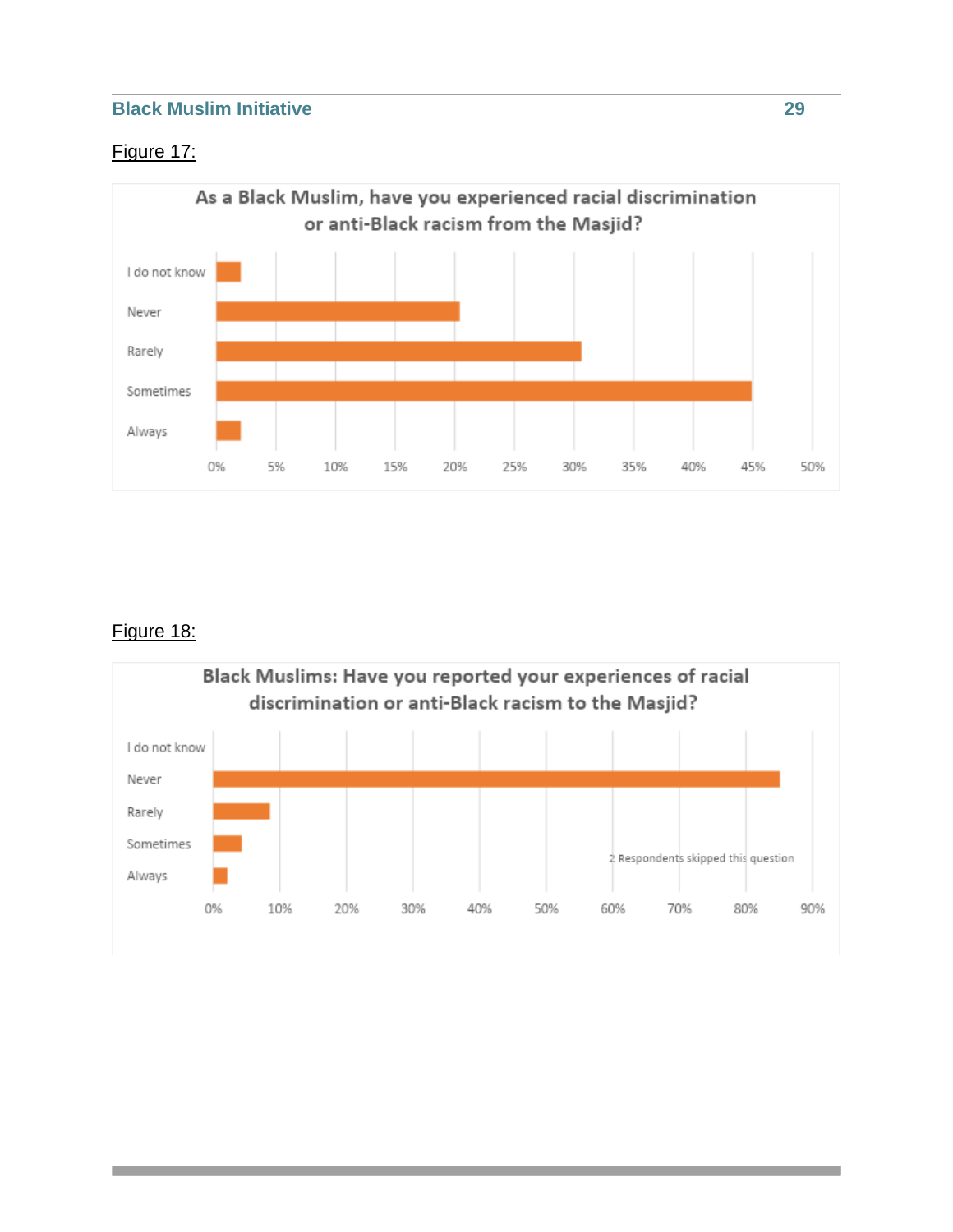## Figure 19:



# **Black Muslim: Do you frequently attend Muslim Businesses?**

# Figure 20:

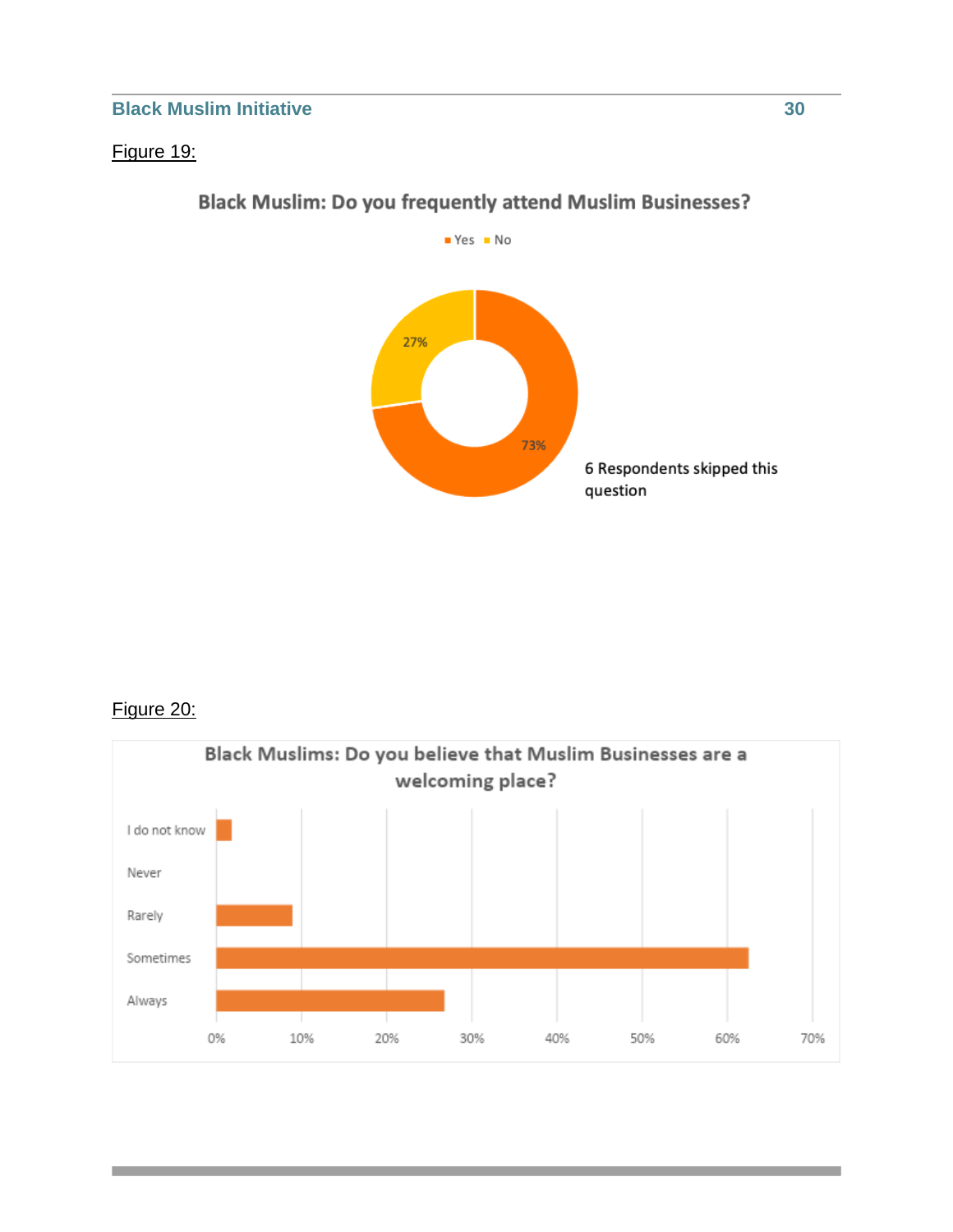## Figure 21:



#### Figure 22:

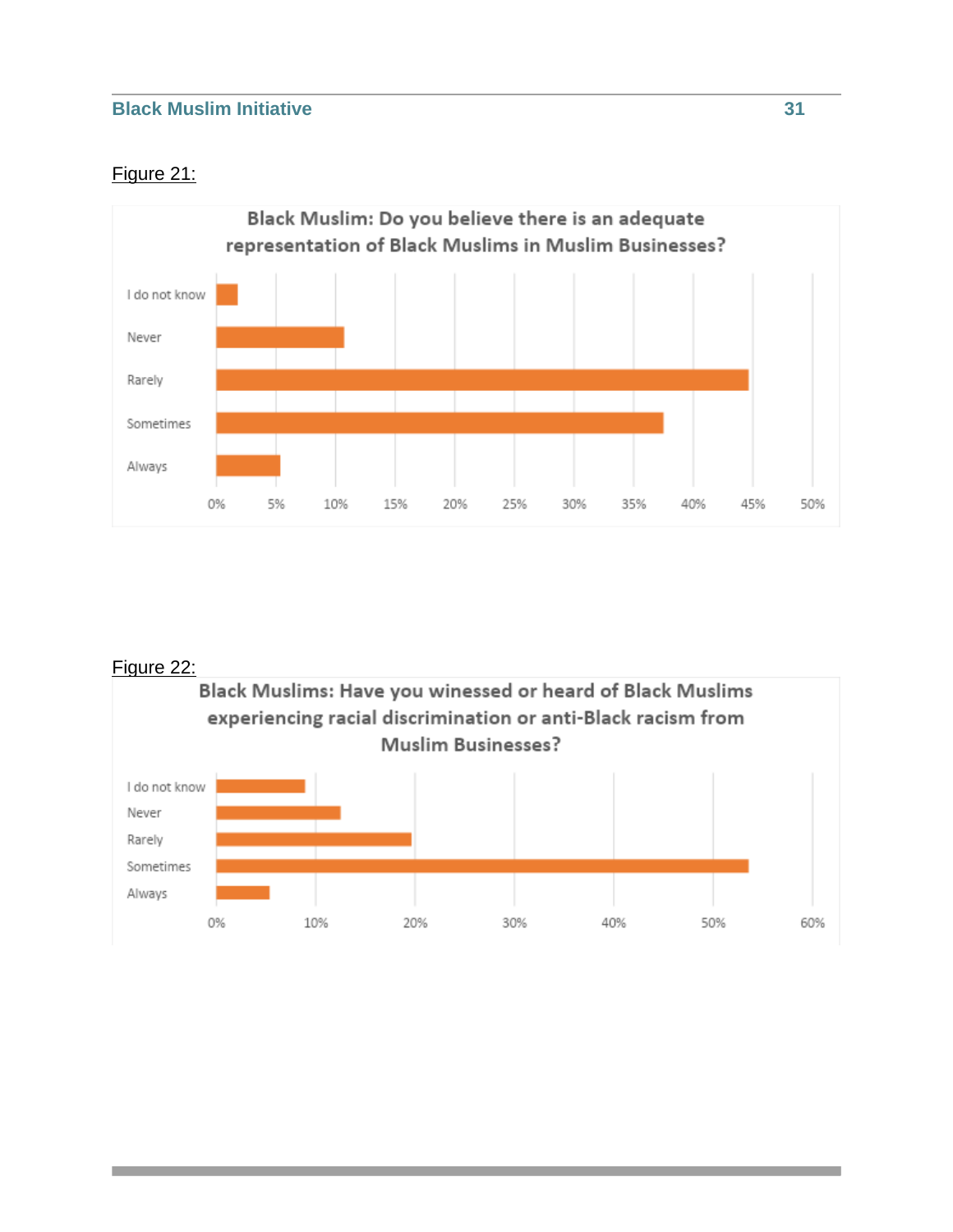## Figure 23



## Figure 24:

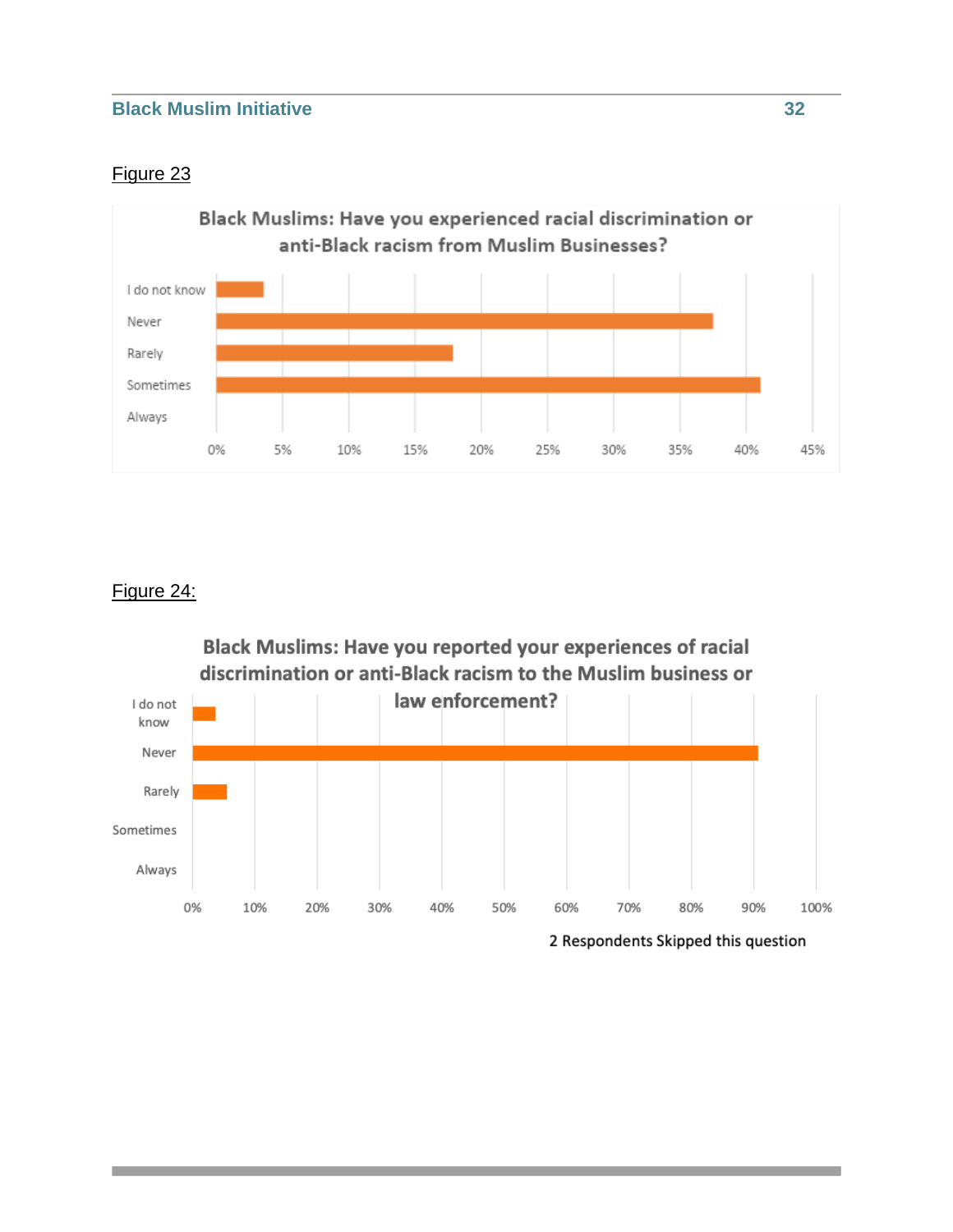#### Figure 25

# **Black Muslims: Do you frequently attend Muslim** organizations?



8 Respondents Skipped this question

# Figure 26:



Black Muslims: Do you believe that Muslim organization are a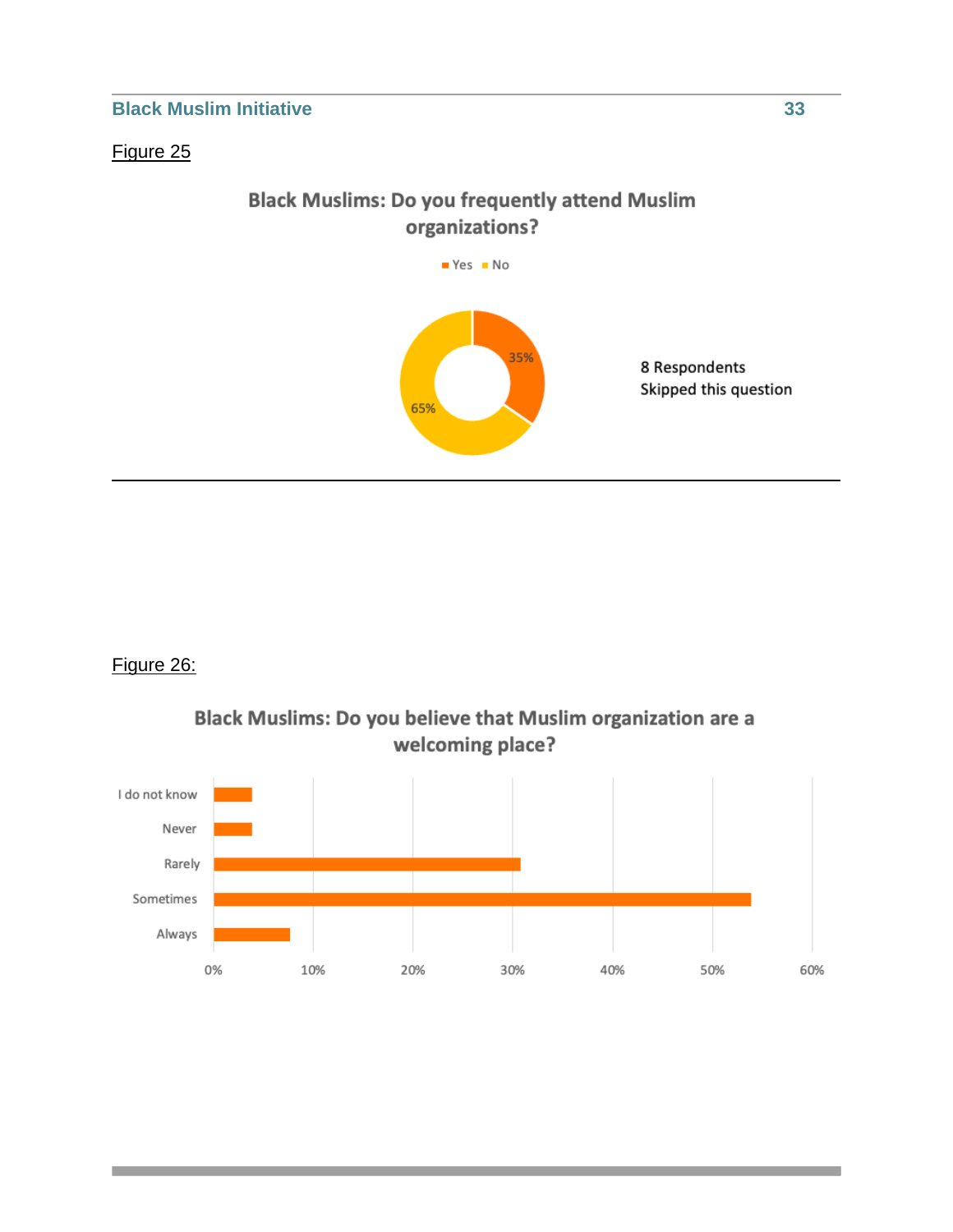# Figure 27:



## Figure 28:

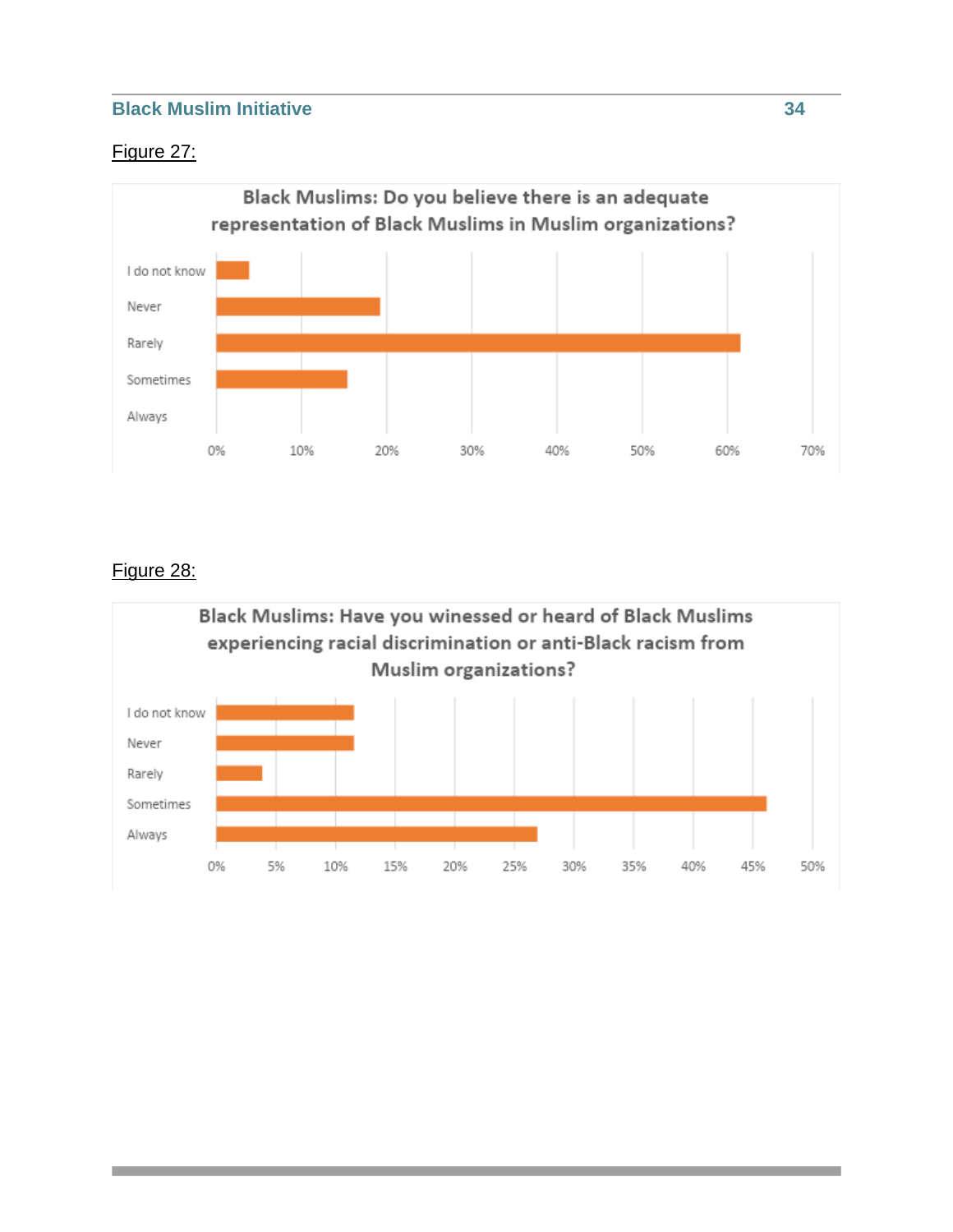#### Figure 29:



#### Figure 30:

Black Muslims: Have you reported your experiences of racial discrimination or anti-Black racism to the Muslim organization?

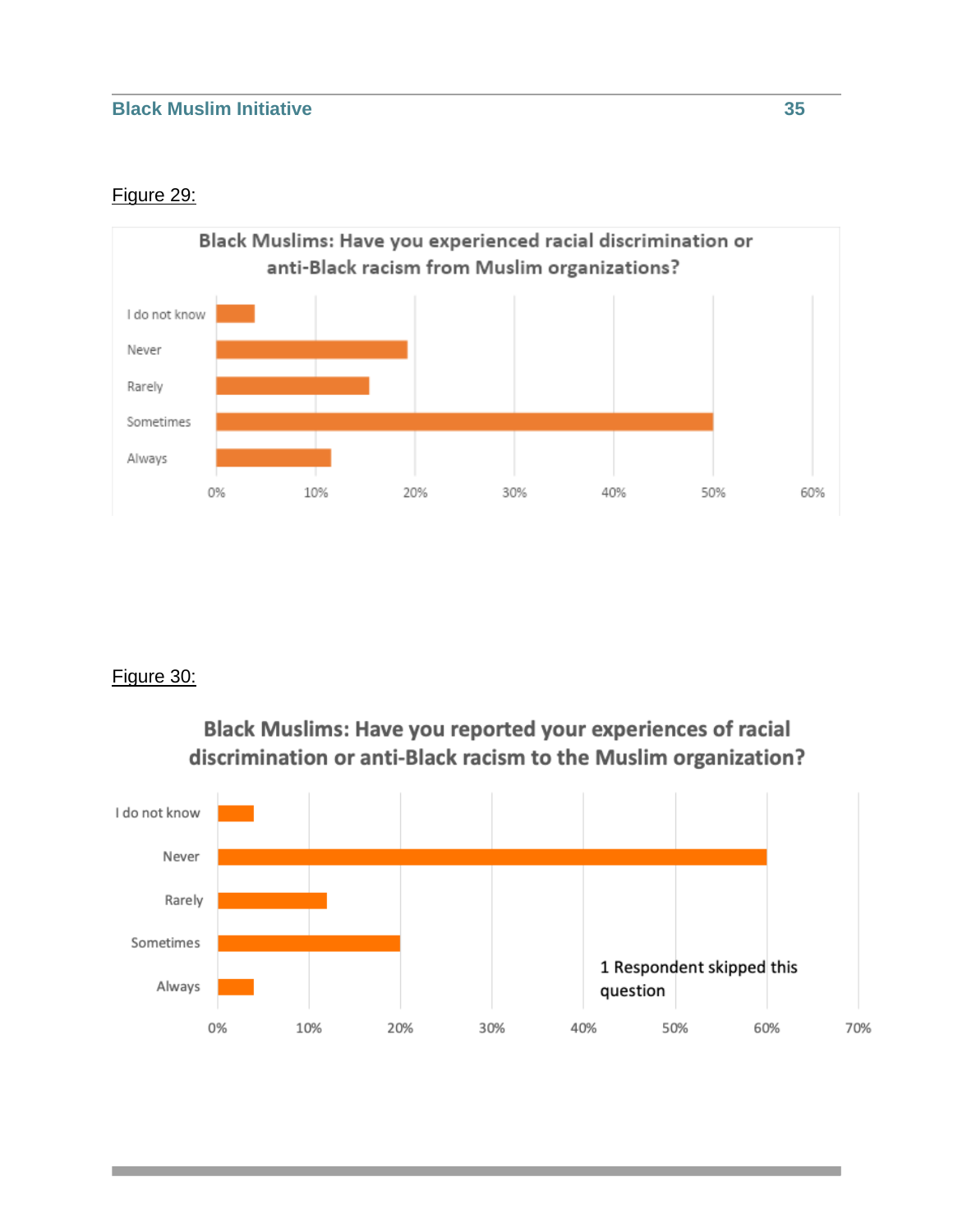# <span id="page-35-0"></span>**References**

- Abbasi, I. (2020). *Anti-Blackness in the Muslim World: Beyond Apologetics and*  Orientalism. Retrieved on Septmeber 10<sup>th</sup>, 2021, from: [https://themaydan.com/2020/10/anti-blackness-in-the-muslim-world-beyond](https://themaydan.com/2020/10/anti-blackness-in-the-muslim-world-beyond-apologetics-and-orientalism/)[apologetics-and-orientalism/](https://themaydan.com/2020/10/anti-blackness-in-the-muslim-world-beyond-apologetics-and-orientalism/)
- Amnesty International. (2019). *Carding and anti-Black racism in Canada.* Retrieved on September 10<sup>th</sup>, 2021, from: [https://www.amnesty.ca/blog/carding-and-anti-black](https://www.amnesty.ca/blog/carding-and-anti-black-racism-in-canada/)[racism-in-canada/](https://www.amnesty.ca/blog/carding-and-anti-black-racism-in-canada/)
- DasGupta, N., Shandal, V., Shadd, D., Segal, A., and CivicAction. (2020). *The*  pervasive Reality of Anti-Black Racism in Canada. Retrieved on September 10<sup>th</sup>, 2021, from: [https://www.bcg.com/en-ca/publications/2020/reality-of-anti-black](https://www.bcg.com/en-ca/publications/2020/reality-of-anti-black-racism-in-canada)[racism-in-canada](https://www.bcg.com/en-ca/publications/2020/reality-of-anti-black-racism-in-canada)
- Dryden, O., & Nnorom, O. (2021). Time to dismantle systemic anti-Black racism in medicine in Canada. CMAJ, 193(2), E55-E57.
- Environics Institute & Tessellate Institute. (2016). *Survey of Muslims in Canada 2016.*  Retrieved on September 9<sup>th</sup>, 2021, from: [https://www.environicsinstitute.org/docs/default-source/project](https://www.environicsinstitute.org/docs/default-source/project-documents/survey-of-muslims-in-canada-2016/final-report.pdf?sfvrsn=fbb85533_2)[documents/survey-of-muslims-in-canada-2016/final](https://www.environicsinstitute.org/docs/default-source/project-documents/survey-of-muslims-in-canada-2016/final-report.pdf?sfvrsn=fbb85533_2)[report.pdf?sfvrsn=fbb85533\\_2](https://www.environicsinstitute.org/docs/default-source/project-documents/survey-of-muslims-in-canada-2016/final-report.pdf?sfvrsn=fbb85533_2)
- Global Centre for Pluralism and Canadian Commission for UNESCO. (2021). *From Reflection ot Action: Addressing anti-Black racism in Canadian Schools.*  Retrieved on September 10<sup>th</sup>, 2021, from: [https://www.pluralism.ca/wp](https://www.pluralism.ca/wp-content/uploads/2021/02/Addressing-Anti-Black-Racism-in-Canadian-Schools-F-WEB.pdf?utm_medium=social&utm_source=twitter)[content/uploads/2021/02/Addressing-Anti-Black-Racism-in-Canadian-Schools-F-](https://www.pluralism.ca/wp-content/uploads/2021/02/Addressing-Anti-Black-Racism-in-Canadian-Schools-F-WEB.pdf?utm_medium=social&utm_source=twitter)[WEB.pdf?utm\\_medium=social&utm\\_source=twitter](https://www.pluralism.ca/wp-content/uploads/2021/02/Addressing-Anti-Black-Racism-in-Canadian-Schools-F-WEB.pdf?utm_medium=social&utm_source=twitter)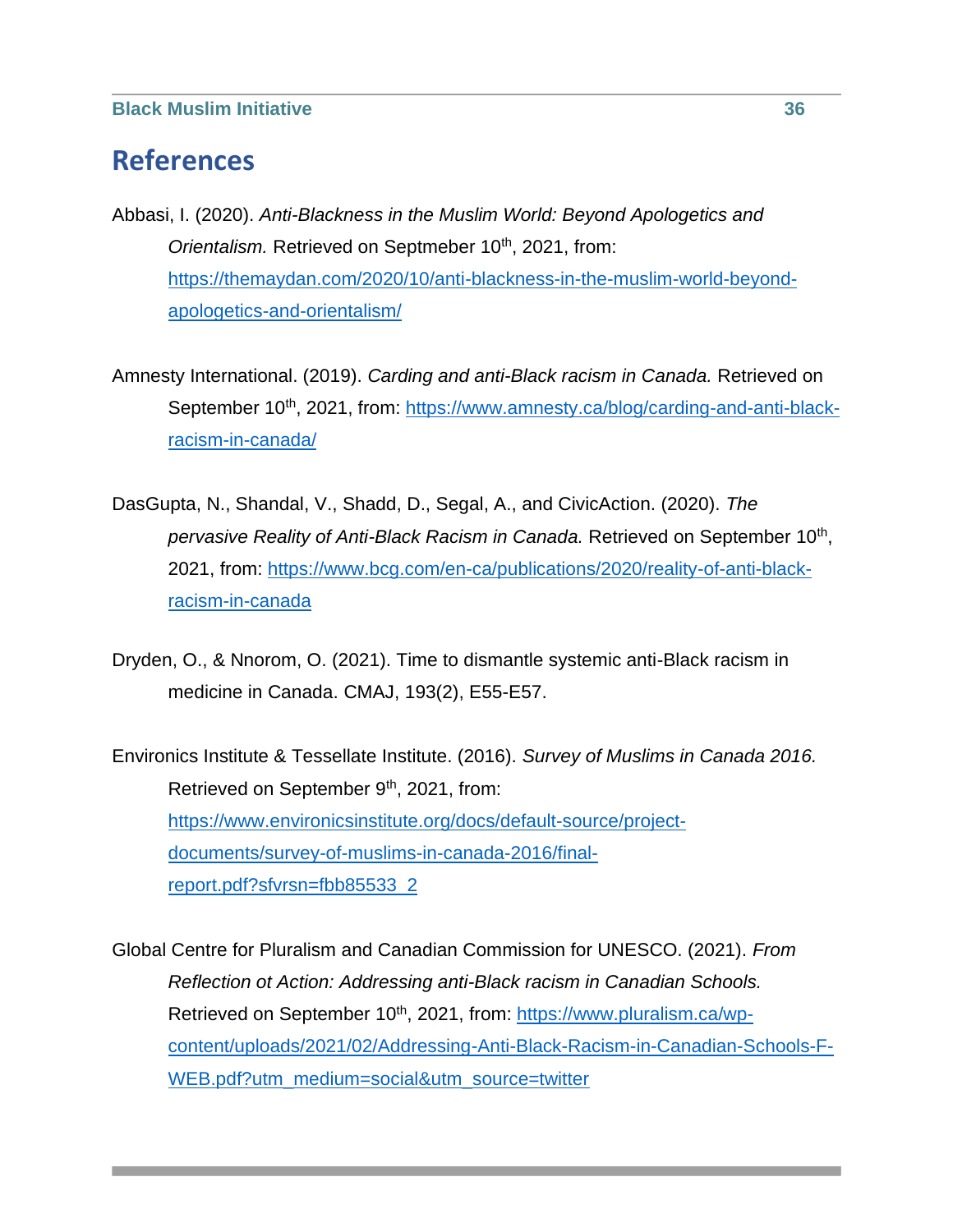- Halabi, S. (2021). *Muslim girls' experiences with Islamophobia, sexism, and anti-Black*  racism in Ontario. Retrieved on October 7<sup>th</sup>, 2021, from: <https://ir.lib.uwo.ca/etd/8026/>
- Hill, M., Kowalski, D., Kocak, M., Muhammad, H., Ahmed, S., and Islam, N. (2015). *Study of intra-Muslim enthic relations: Muslim American views on race relations.*  Retrieved on September 10<sup>th</sup>, 2021, from:

[https://www.yumpu.com/en/document/read/42250948/muslimarc-interethnic](https://www.yumpu.com/en/document/read/42250948/muslimarc-interethnic-study-2015)[study-2015](https://www.yumpu.com/en/document/read/42250948/muslimarc-interethnic-study-2015)

- Institute for Social Policy and Understanding. (n.d.). Research on Racism and the Experiences and Responses of American Muslims. Retrieved on September 10th, 2021, from: [https://www.ispu.org/research-on-racism-and-the-experiences-and](https://www.ispu.org/research-on-racism-and-the-experiences-and-responses-of-american-muslims/)[responses-of-american-muslims/](https://www.ispu.org/research-on-racism-and-the-experiences-and-responses-of-american-muslims/)
- Jackson-Best, Fatimah. (2019). *Black Muslims in Canada: A Systematic Review of Published and Unpublished Literature.* Retrieved on September 9<sup>th</sup>, 2021, from: [http://tessellateinstitute.com/wp-content/uploads/2019/02/Black-Muslims-in-](http://tessellateinstitute.com/wp-content/uploads/2019/02/Black-Muslims-in-Canada-Lit-Review-final-Feb-6-2019.pdf)[Canada-Lit-Review-final-Feb-6-2019.pdf](http://tessellateinstitute.com/wp-content/uploads/2019/02/Black-Muslims-in-Canada-Lit-Review-final-Feb-6-2019.pdf)
- Khan, T. (2021). *Black Muslims have been disproportionately impacted by two crises. Does anyone care?* Retrieved on October 7<sup>th</sup>, 2021, from: [https://ifyc.org/article/black-muslims-have-been-disproportionately-impacted-two](https://ifyc.org/article/black-muslims-have-been-disproportionately-impacted-two-crises-does-anyone-care)[crises-does-anyone-care](https://ifyc.org/article/black-muslims-have-been-disproportionately-impacted-two-crises-does-anyone-care)
- Mendes, J. T. A. (2011). Exploring Blackness from Muslim, female, Canadian realities: Founding selfhood,(re) claiming identity and negotiating belongingness within/against a hostile nation (Doctoral dissertation).
- Mugabo, D. (2016). On rocks and hard places: A reflection on antiblackness in organizing against Islamophobia. Critical Ethnic Studies, 2(2), 159-183.